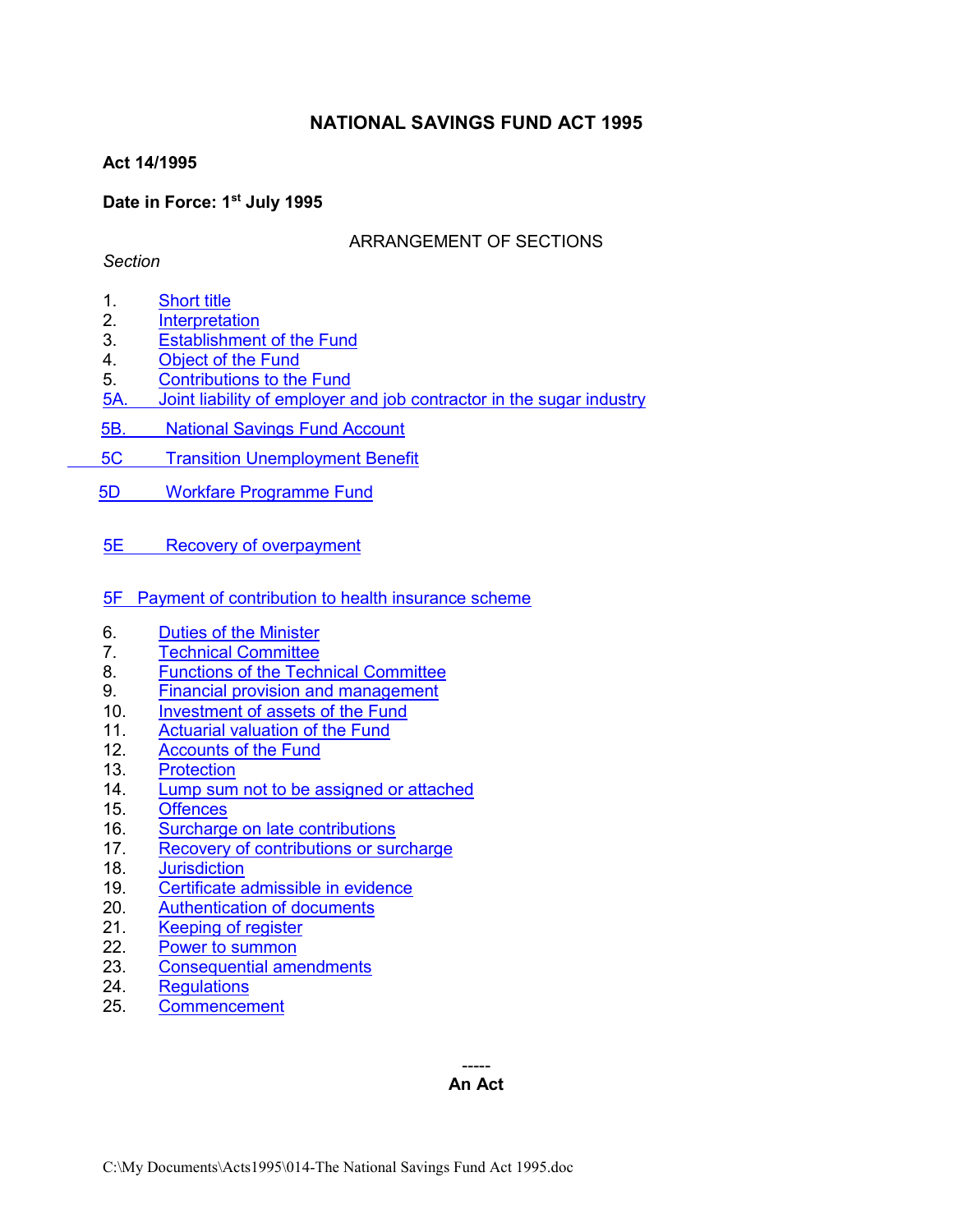## **To provide for the establishment and management of a National Savings Fund for the benefit of employees on retirement or death**

ENACTED by the Parliament of Mauritius, as follows -

#### **1. Short title**

<span id="page-1-0"></span>This Act may be cited as the **National Savings Fund Act 1995**.

#### **2. Interpretation**

In this Act -

"Additional Remuneration Act" means the Additional Remuneration Act currently in force in any financial year;

"approved form" means a form approved by the Director-General;

"basic wage or salary", in relation to an employee –

- (a) means, where the terms and conditions of employment of the employee are governed by a Remuneration Regulations, arbitral award or an agreement, whether oral or written, express or implied, the basic wage or salary prescribed in the Remuneration Regulations, award or agreement, or where the employer pays a higher wage or salary, the higher wage or salary so paid, but does not include any allowance by any name called, and whether paid in cash or in kind;
- (b) means, in any other case, all the emoluments received by the employee, excluding any bonus or overtime,

but shall not exceed the maximum basic wage or salary as specified in the Fifth Schedule to the National Pensions Act;

"Committee" means the Committee established under section 7;

"Director-General" has the same meaning as in the Mauritius Revenue Authority Act; "employee" –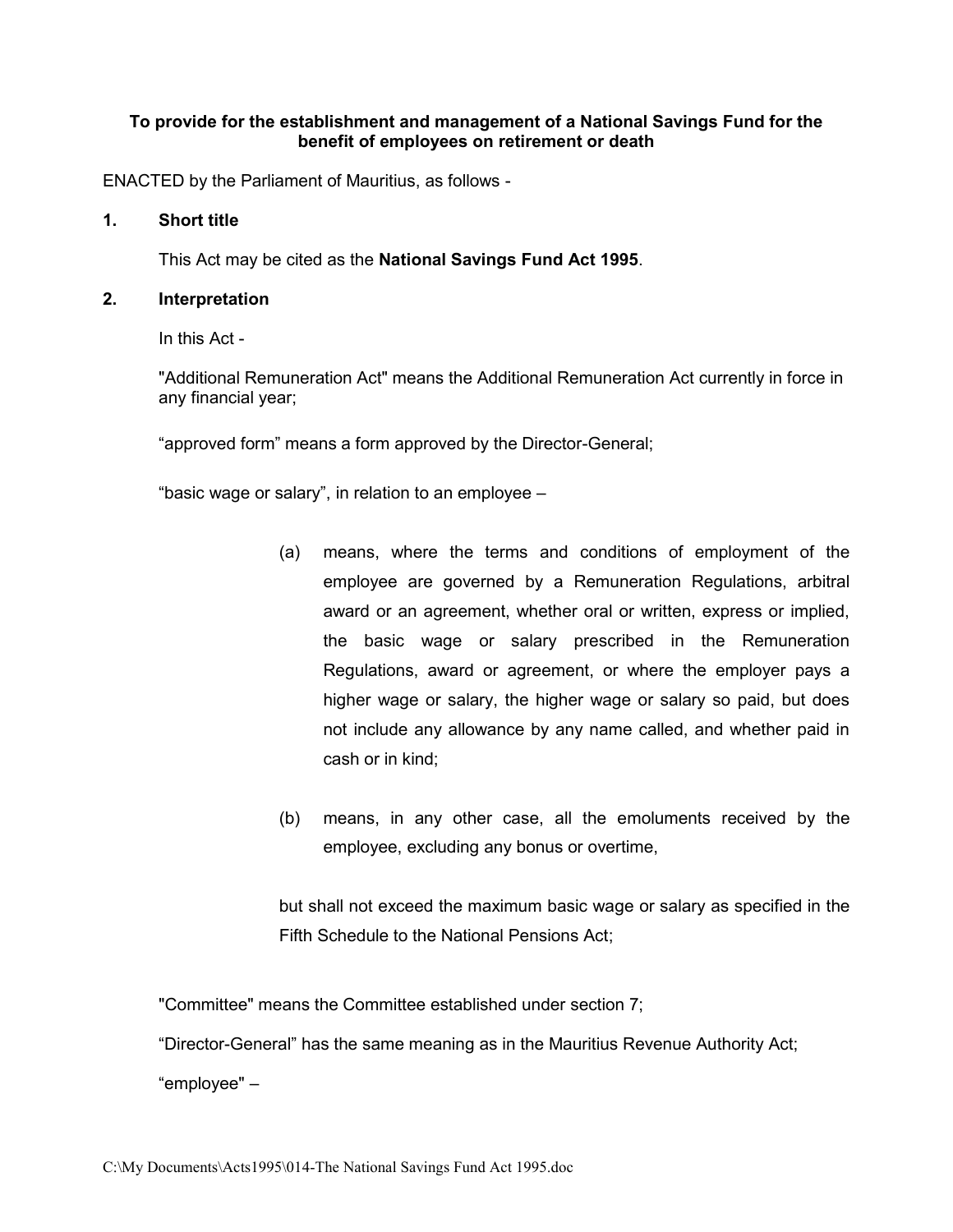- (a) means any person aged 18 and above, but below retirement age, who works or has worked under full-time or part-time contract of service or apprenticeship, whether the contract is expressed or implied, oral or in writing and whether the person is paid daily, weekly, monthly or otherwise;
- (b) includes a public officer and such other persons as the Minister may prescribe;
- (c) includes a non-citizen, other than –

(i) a non-citizen employed by an export manufacturing enterprise who has resided in Mauritius for a continuous period of less than 2 years;

(ii) a non-citizen who holds a work permit and is an employee of a foreign contractor engaged in the implementation of a project which is funded up to not less than 50 per cent of the estimated project value, from grant or concessional financing, as the Ministry responsible for the subject of finance may approve, from a foreign State;

"employer" means any person for whom an employee works or has worked;

"export manufacturing enterprise" means such enterprise as the supervising officer of the Ministry responsible for the subject of labour may approve;

"financial year" means –

- (a) before 1 July 2011, the period of 12 months ending on 30 June in any year;
- (b) the period starting on 1 July 2011 and ending on 31 December 2011;
- (c) between 1 January 2012 and 31 December 2014, the period of 12 months ending on 31 December in any year;
- (d) the period starting on 1 January 2015 and ending on 30 June 2015; and
- (e) after 30 June 2015, the period of 12 months ending on 30 June in any year;

**Amended by** [\[Act No. 37 of 2011\]](https://supremecourt.govmu.org/get-doc-link/Act_No._37_of_2011)**;** [\[Act No. 4 of 2017\]](https://supremecourt.govmu.org/get-doc-link/Act_No._4_of_2017)**;** 

"financial year" means a period of 12 months starting on 1 July in any year and ending on 30 June in the following year;

"Fund" means the Fund established under section 3;

"lump sum" means –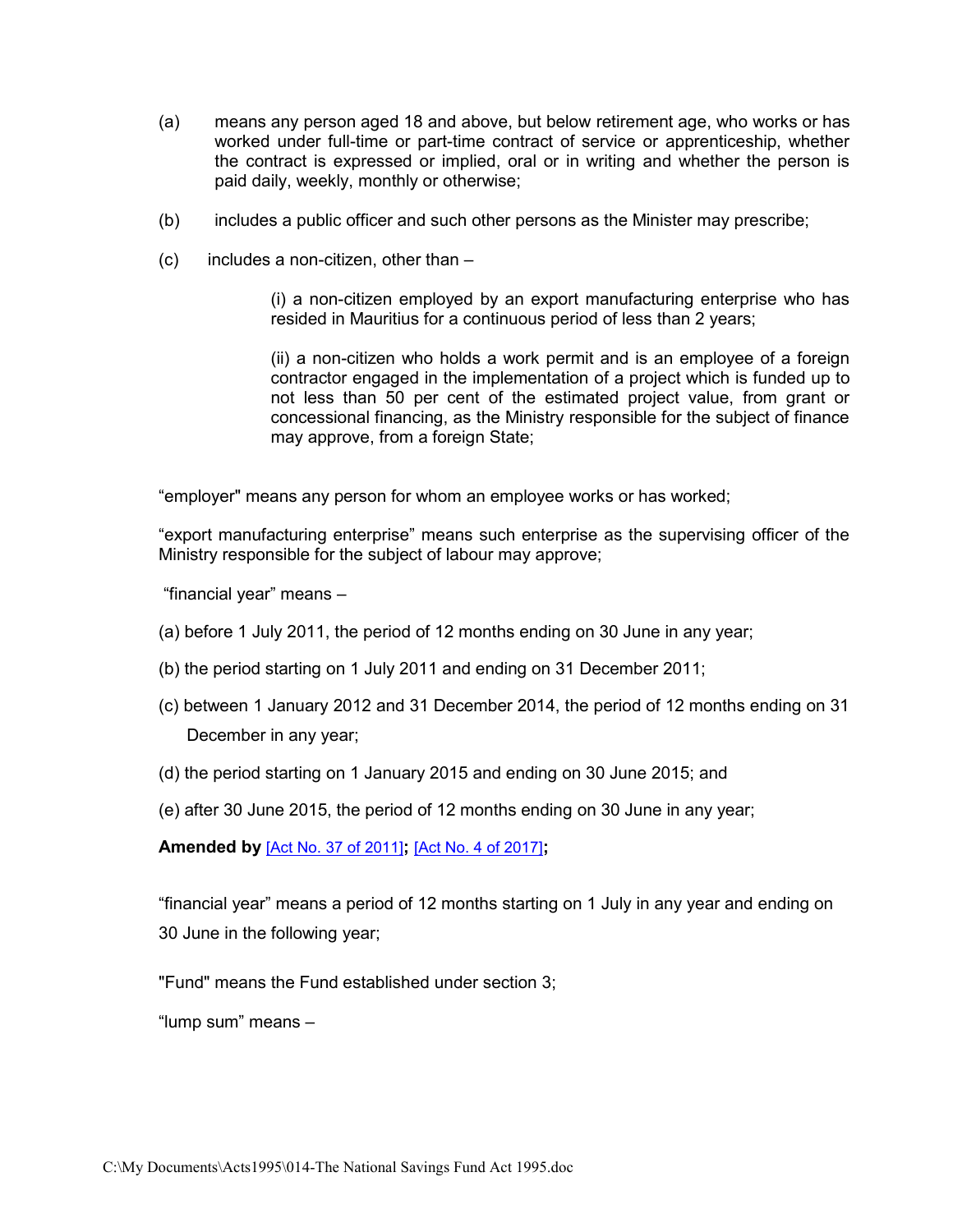- (a) where entitlement arises on ground of death of the employee or retirement as defined at paragraph (a), (b)(i), (b)(iii) or (vii) of the definition of "retirement", a lump sum made up of any balance, including any balance of the Recycling Fee in the National Savings Fund Account of the employee; or
- (b) where entitlement arises on ground of retirement as defined at paragraph (b)(ii), (iv), (v) or (vi), a lump sum made up of the 2.5 per cent contributions paid by the employer and interest accrued thereon;

"Minister" means the Minister to whom responsibility for the subject of social security has been assigned;

"National Pensions Fund" means the Fund established under the National Pensions Act;

"NIC number" has the same meaning as in the Civil Status Act;

"officer" has the same meaning as in the Mauritius Revenue Authority Act;

"participant" has the same meaning as in the National Pensions Act;

"Permanent Secretary" means the Permanent Secretary of the Ministry of Social Security and National Solidarity;

"portage bill" means a paysheet prepared in relation to a seaman who is remunerated otherwise than on a monthly basis;

"retirement" –

- (a) means the attainment of retirement age; and
- (b) includes
	- (i) retirement from employment on ground of age as provided for under the Workers' Rights Act 2019, any pension law or any Remuneration Regulations;
	- (ia) in respect of a person aged 60 or more, retirement, or otherwise ceasing to work, on or before the age of 60;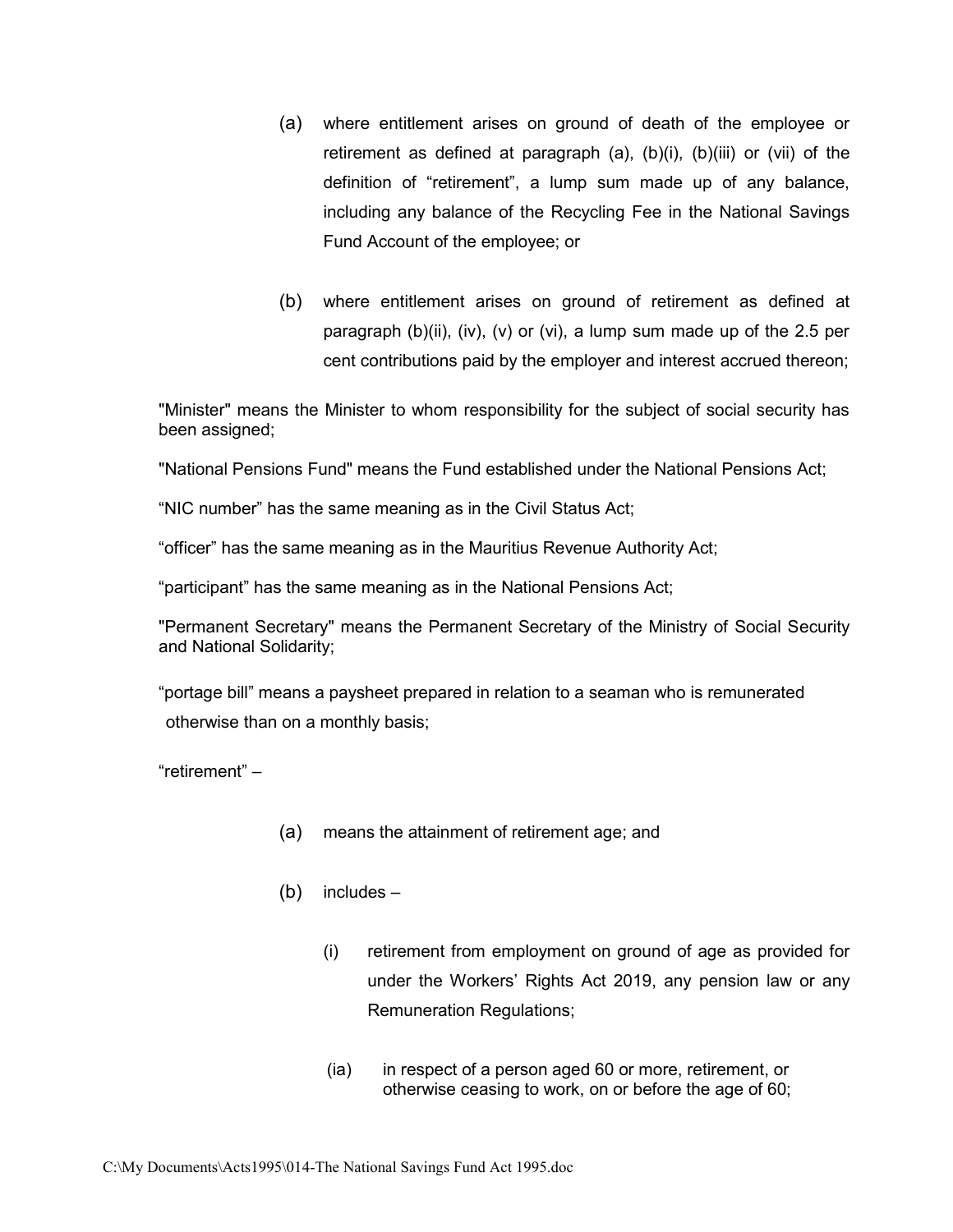- (ii) retirement on medical ground, duly certified by a Government Medical Officer or a medical practitioner in the service of the employer;
- (iii) in respect of a member of the Police Force, retirement after the completion of 25 years of pensionable service;
- (iv) the loss of employment on or after attaining the age of 45 as a result of the cessation of business, reduction of workforce or redundancy;
- (v) voluntary retirement in the context of a Voluntary Retirement Scheme under section 23 of the Sugar Industry Efficiency Act 2001, an Early Retirement Scheme under section 23A of the Sugar Industry Efficiency Act 2001 or a factory closure pursuant to section section 30 of the Mauritius Cane Industry Act 2011

#### **Amended by** [\[Act No. 40 of 2011\]](https://supremecourt.govmu.org/get-doc-link/Act_No._40_of_2011)

(vi) the loss of employment as a result of the cessation of business, reduction of workforce or redundancy;

(vii) in relation to a non-citizen who is an employee, retirement from employment on the ground of expiry of his contract of employment or work permit, or termination of his employment, as the case may be, and subject to the non-citizen ceasing to be an employee under this Act;

"retirement age" means, in respect of a person whose month and year of birth is specified in Column 1 of the Second Schedule, the date on which that person attains the age specified in Column 2 of that Schedule.

 **Amended by** [\[Act No. 18 of 2008\]](https://supremecourt.govmu.org/get-doc-link/Act_No._18_of_2008)**;** [\[Act No. 33 of 2008\]](https://supremecourt.govmu.org/get-doc-link/Act_No._33_of_2008)**;** [\[Act No. 14 of 2009\]](https://supremecourt.govmu.org/get-doc-link/Act_No._14_of_2009)**;** [\[Act No. 26 of](https://supremecourt.govmu.org/get-doc-link/Act_No._26_of_2013)  [2013\]](https://supremecourt.govmu.org/get-doc-link/Act_No._26_of_2013)**;** [\[Act No. 18 of 2016\]](https://supremecourt.govmu.org/get-doc-link/Act_No._18_of_2016)**;** [\[Act No. 4 of 2017\]](https://supremecourt.govmu.org/get-doc-link/Act_No._4_of_2017)**;** [\[Act No. 13 of 2019\]](https://supremecourt.govmu.org/get-doc-link/Act_No._13_of_2019)**;** [\[Act No. 20 of](https://supremecourt.govmu.org/get-doc-link/Act_No._20_of_2019)  [2019\]](https://supremecourt.govmu.org/get-doc-link/Act_No._20_of_2019)**;** [\[Act No. 7 of 2020\]](https://supremecourt.govmu.org/get-doc-link/Act_No._7_of_2020)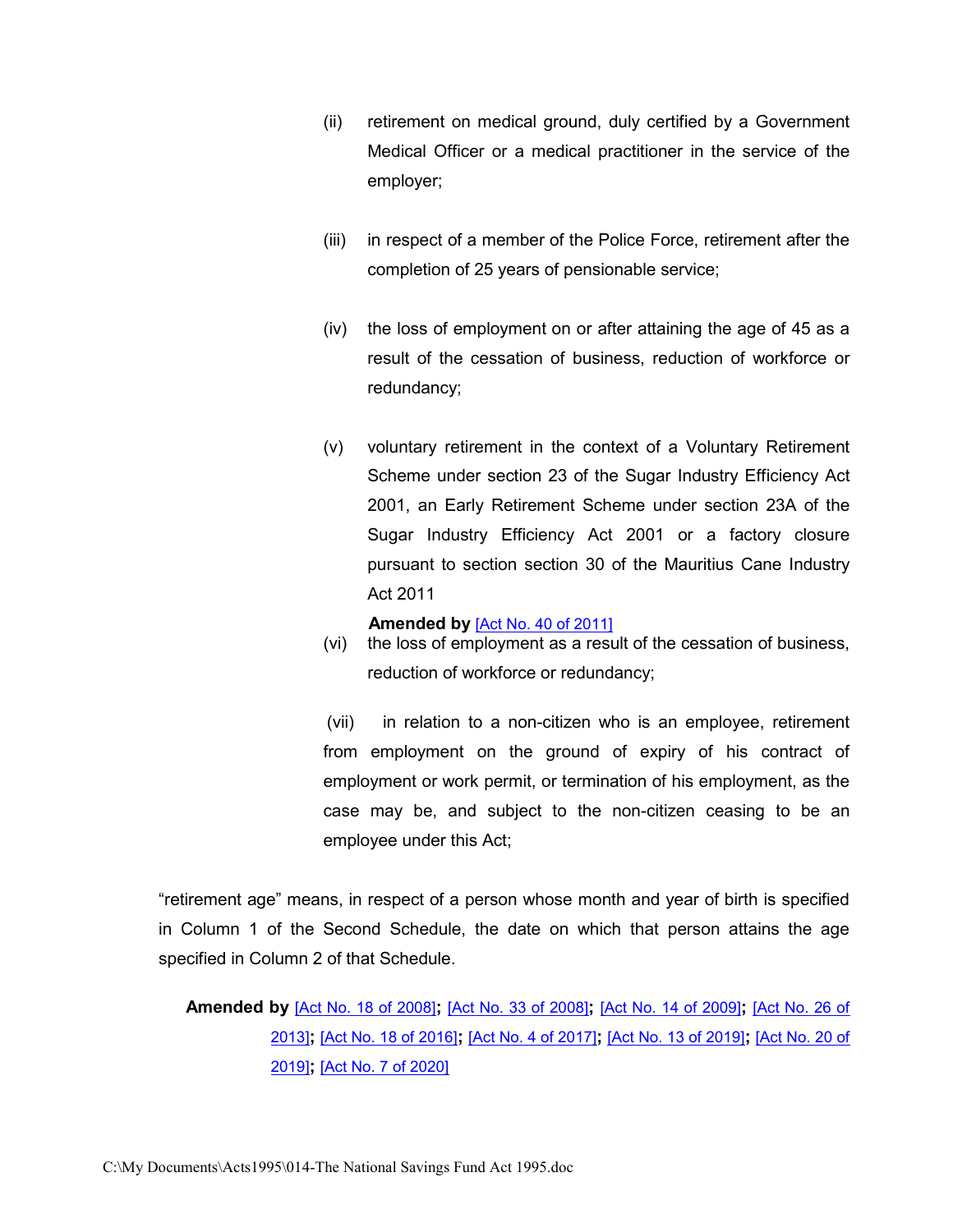## <span id="page-5-0"></span>**3. Establishment of the Fund**

 (1) There is established for the purposes of this Act a Fund to be known as the National Savings Fund which shall be administered by the Minister in accordance with the Finance and Audit Act.

- (2) The Fund shall, for the purposes of any investment of any surplus of the Fund, be deemed to be a body corporate.
- (3) For purposes of subsection (2), the Fund shall, in any proceedings, judicial or otherwise be represented by the Permanent Secretary.

### **Amended by** [\[Act No. 20 of 2001\]](https://supremecourt.govmu.org/get-doc-link/Act_No._20_of_2001)

#### **4. Objects of the Fund**

<span id="page-5-1"></span>The objects of the Fund shall be -

- (a) to provide for the payment of a lump sum to every employee on his retirement or in respect of every employee, at the time of his death;
- (b) to set up and operate for the benefit of employees, such schemes, including loan schemes, as may be prescribed.

**Amended by** [\[Act No. 18 of 2008\]](https://supremecourt.govmu.org/get-doc-link/Act_No._18_of_2008)**;** [\[Act No. 33 of 2008\]](https://supremecourt.govmu.org/get-doc-link/Act_No._33_of_2008)

## **5. Contributions to the Fund**

- (1) Subject to section 5A, every employer shall, in respect of every month and in respect of every employee who works during that month, pay the amount of contribution as specified in the First Schedule into the National Pensions Fund for credit to the Fund.
- (2) The employer of any employee referred to in item 2 (a) and (c) of the First Schedule shall, at the time of paying to the employee his basic wage or salary for any period, deduct therefrom one per cent of the basic wage or salary and pay over that sum to the National Pensions Fund for credit to the Fund.
- (3) Notwithstanding subsection (2), where a participant, earns remuneration which does not exceed 3,000 rupees, in the aggregate,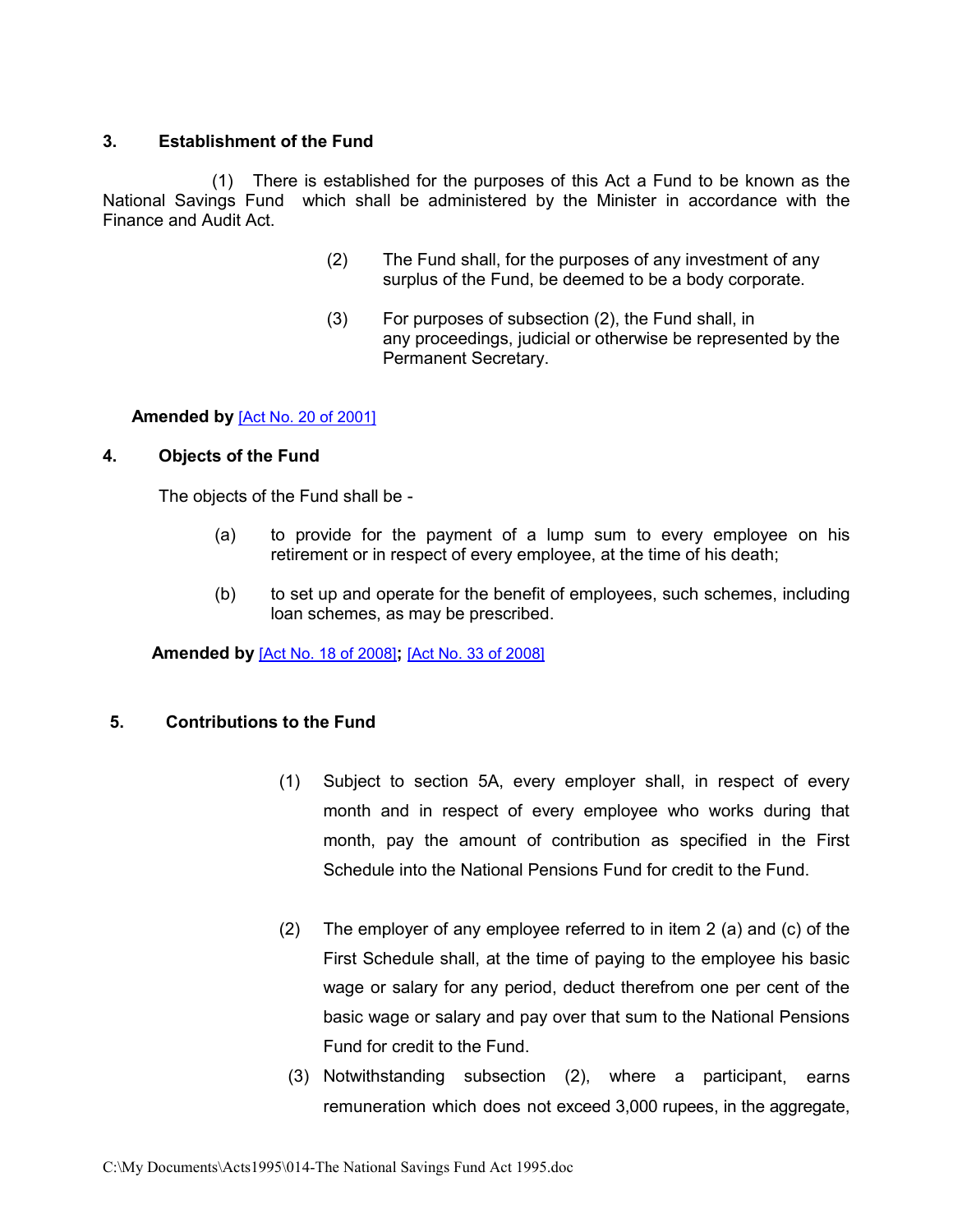during any period in a month, from that employer or concurrently from that employer and any other employer –

- (a) no deduction from the remuneration of the employee shall be made by the employer; and
- (b) Government shall pay the contribution of the employee into the National Pensions Fund.
- (4) Where a participant is employed by more than one employer and earns remuneration which exceeds 3,000 rupees, in the aggregate, in a month –
	- (a) the employee shall inform the employer from whom he receives less than 3,000 rupees in a month, accordingly; and
	- (b) that employer shall deduct the relevant contribution from the remuneration of the employee.

# **Amended by** [\[Act No. 3 of 2007\]](https://supremecourt.govmu.org/get-doc-link/Act_No._3_of_2007)**;** [\[Act No. 18 of 2008\]](https://supremecourt.govmu.org/get-doc-link/Act_No._18_of_2008)**;** [\[Act No. 33 of 2008\]](https://supremecourt.govmu.org/get-doc-link/Act_No._33_of_2008)**;** [\[Act No. 37 of 2011\]](https://supremecourt.govmu.org/get-doc-link/Act_No._37_of_2011)**;**  [\[Act No. 7 of 2020\]](https://supremecourt.govmu.org/get-doc-link/Act_No._7_of_2020)

## <span id="page-6-0"></span>**5A. Joint liability of employer and job contractor in the sugar industry**

- (1) Where a person has recourse to a job contractor
	- (a) he shall forthwith give written notice thereof to the Director-General and specify in the notice the name and address of the job contractor, the duration and value of the contract, and the nature of work or service to be performed;
	- (b) the employer and the job contractor shall be jointly and severally liable to pay the contribution under section 5 in respect of every employee employed by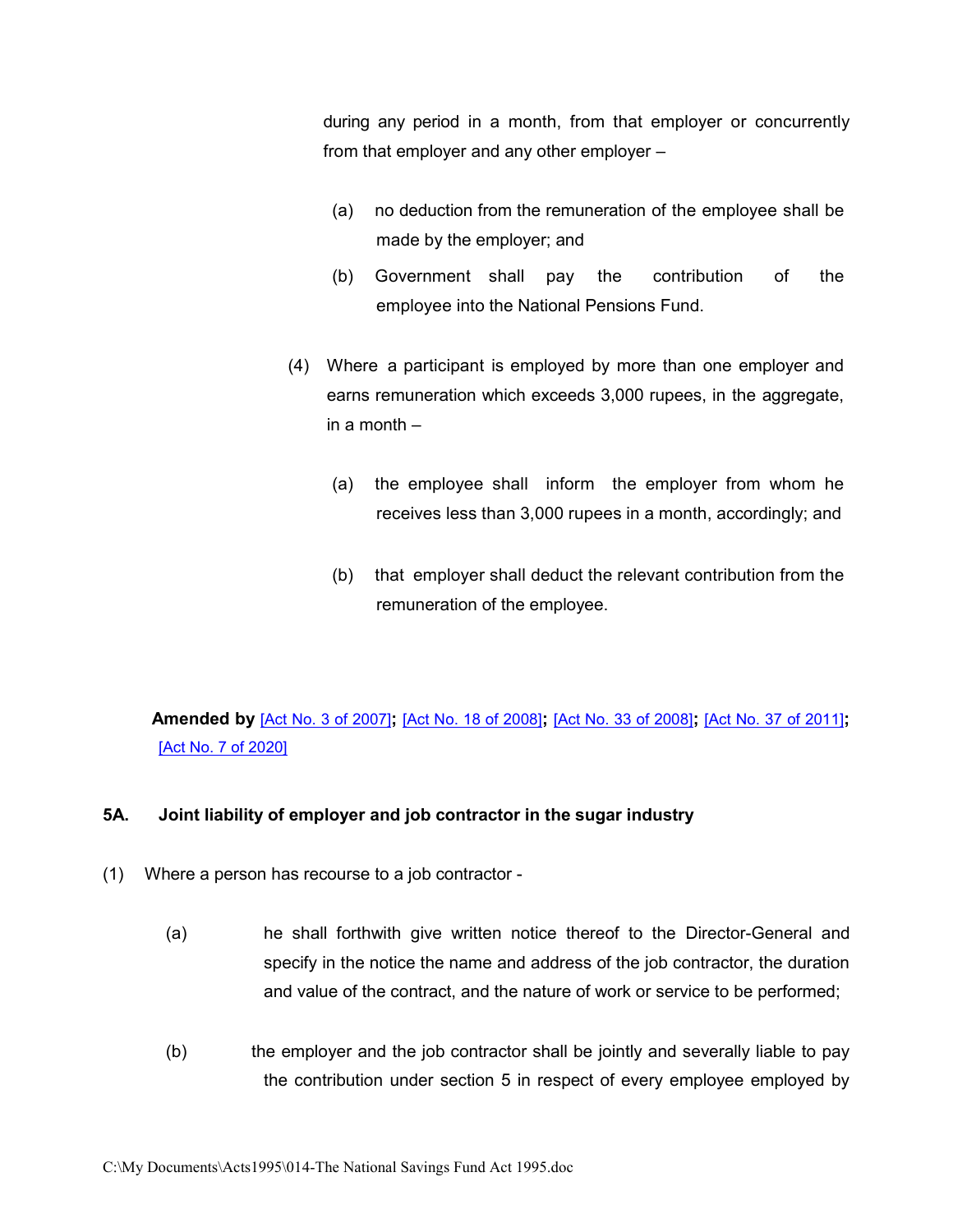the job contractor in the execution of the work or service specified in the contract.

(2) In this section -

"employer" has the meaning assigned to it under section 111 of the Workers' Rights Act 2019;

"job contractor" means a person who employs an employee for the performance of any work or service which he has contracted to do or provide for an employer.

#### **Amended by** [\[Act No. 3 of 2007\]](https://supremecourt.govmu.org/get-doc-link/Act_No._3_of_2007)**;** [\[Act No. 33 of 2008\]](https://supremecourt.govmu.org/get-doc-link/Act_No._33_of_2008)**;** [\[Act No. 4 of 2017\]](https://supremecourt.govmu.org/get-doc-link/Act_No._4_of_2017)**;** [\[Act No. 20 of 2019\]](https://supremecourt.govmu.org/get-doc-link/Act_No._20_of_2019)

### <span id="page-7-0"></span>**5AA. Return**

(1) Every employer shall submit to the Director-General, on or before the last date on which contributions are payable, a return specifying, in respect of each employee –

- (a) the particulars specified in section 17AA (1) of the National Pensions Act; and
- (b) the contributions payable by the employer under this Act.

(2) The return referred to in subsection (1) shall be submitted in the same form and manner, and on or before the same date, as is applicable under sections 17AA and 17AB of the National Pensions Act.

(3) Where an employer who is an individual –

- (a) employs a person who is in the domestic service; or
- (b) is a member of the National Assembly who employs a constituency clerk or a driver, or both, and the constituency clerk or driver is, or both are, as the case may be, paid out of public funds,

and the employer has elected, under section 17AB(2) of the National Pensions Act, to submit his return, in respect of a financial year, on an annual basis, he shall also submit the return referred to in subsection (1) on an annual basis.

(4) The conditions specified and applicable, under sections 17AA and 17AB of the National Pensions Act, to an employer submitting a monthly or an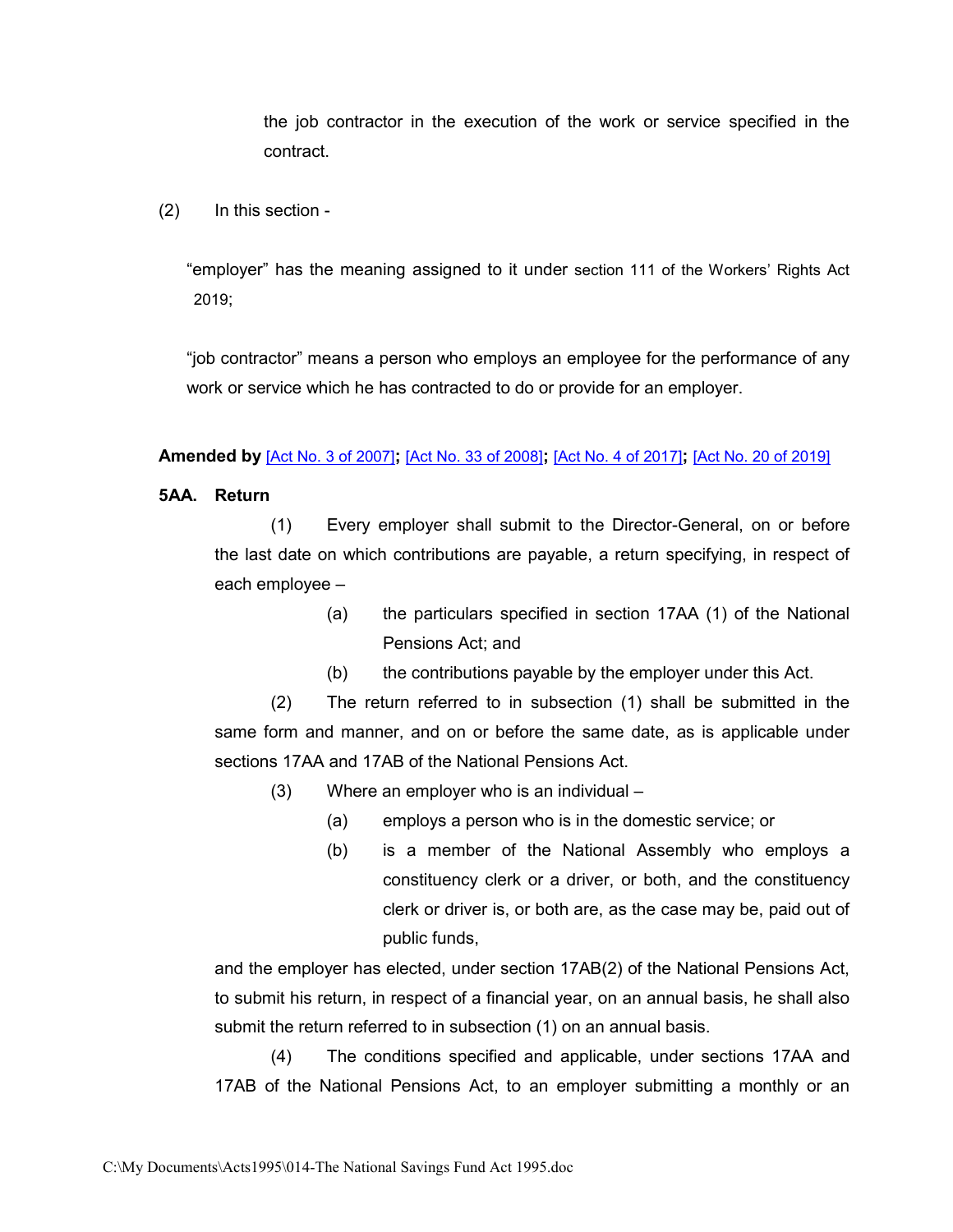annual return shall also apply to an employer submitting a monthly or an annual return under this section.

(5) Where an employer has an obligation to submit a return under this Act and the National Pensions Act, he shall submit a joint return.

#### **5AB. Payment of contributions**

(1) Subject to subsections (2) to (5), every employer shall, on the approved form, at the end of the month in respect of which contributions are payable under section 5, electronically pay to the Director-General the total amount of contributions payable.

(2) Subject to subsections (3) to (5), the contributions payable under subsection (1) shall be paid to the Director-General at, or before the end of the month following the month in respect of which contributions are payable.

(3) The due date for the payment of contributions under subsection (1), in respect of the months of May and November shall, notwithstanding subsection (2), be 2 days, excluding Saturdays and public holidays, before the end of June and December, respectively.

(4) Notwithstanding subsection (2), where an employer elects to submit his return on an annual basis under section 17AB (2) of the National Pensions Act, the contributions payable under subsection (1) shall be paid to the Director-General on or before the end of the month immediately following the end of the financial year.

(5) Notwithstanding subsections (2) and (3), where an employer is a person who employs a seaman whose remuneration is computed by reference to a portage bill, the employer shall pay to the Director-General any contribution payable under subsection (1), in respect of a month, not later than one month and 20 days from the end of the month in which payment is due.

## **Added by [\[Act No. 13 of 2019\]](https://supremecourt.govmu.org/get-doc-link/Act_No._13_of_2019)**

#### **5B. National Savings Fund Account**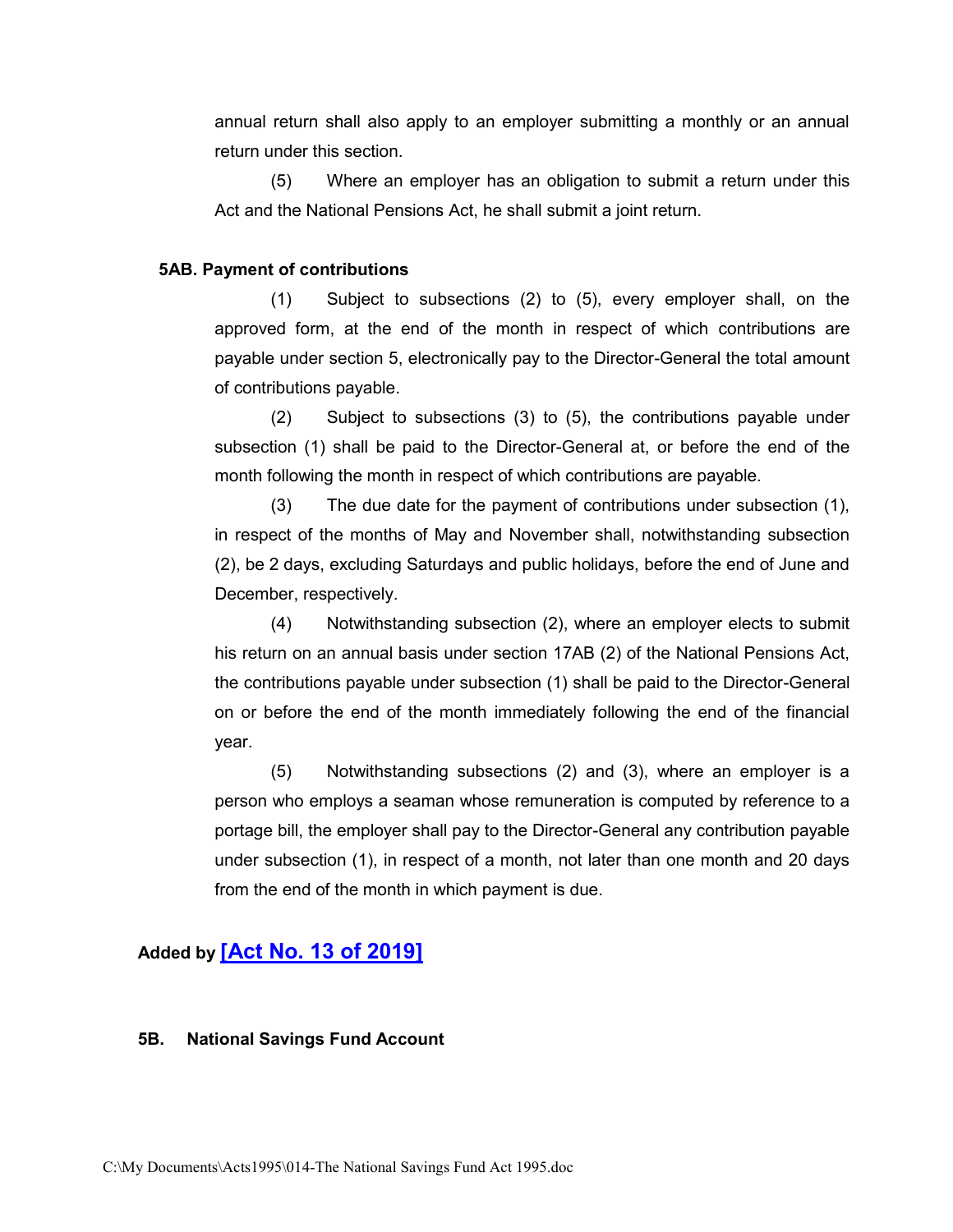- (1) The Fund shall, in respect of every employee, hold a National Savings Fund Account into which shall be credited –
	- (a) the 2.5 per cent contributions payable by the employer under section 5;
	- (b) the one per cent contributions payable by the employee under section 5;
	- **(c) Repealed by** [\[Act No. 7 of 2020\]](https://supremecourt.govmu.org/get-doc-link/Act_No._7_of_2020)
	- (d) any interests earned on the contributions as determined by such actuary designated by the Minister.
- (2) There shall be paid out of the National Savings Fund Account of an employee –
	- (a) any lump sum;
	- (aa) the amount of contribution to be paid as premium under such health insurance policy as is specified by an employee under section 5F;
	- (b) the Transition Unemployment Benefit payable at the rate specified in the Third Schedule; and
	- (c) any other benefit that may be prescribed.

**Amended by** [\[Act No. 14 of 2009\]](https://supremecourt.govmu.org/get-doc-link/Act_No._14_of_2009)**;** [\[Act No. 37 of 2011\]](https://supremecourt.govmu.org/get-doc-link/Act_No._37_of_2011)**;** [\[Act No. 4 of 2017\]](https://supremecourt.govmu.org/get-doc-link/Act_No._4_of_2017)**;** [\[Act No. 7 of 2020\]](https://supremecourt.govmu.org/get-doc-link/Act_No._7_of_2020)

#### <span id="page-9-0"></span>**5C. Transition Unemployment Benefit**

(1) Every employee who is registered under section 84 of the Workers' Rights Act 2019 shall be entitled to a transition unemployment benefit.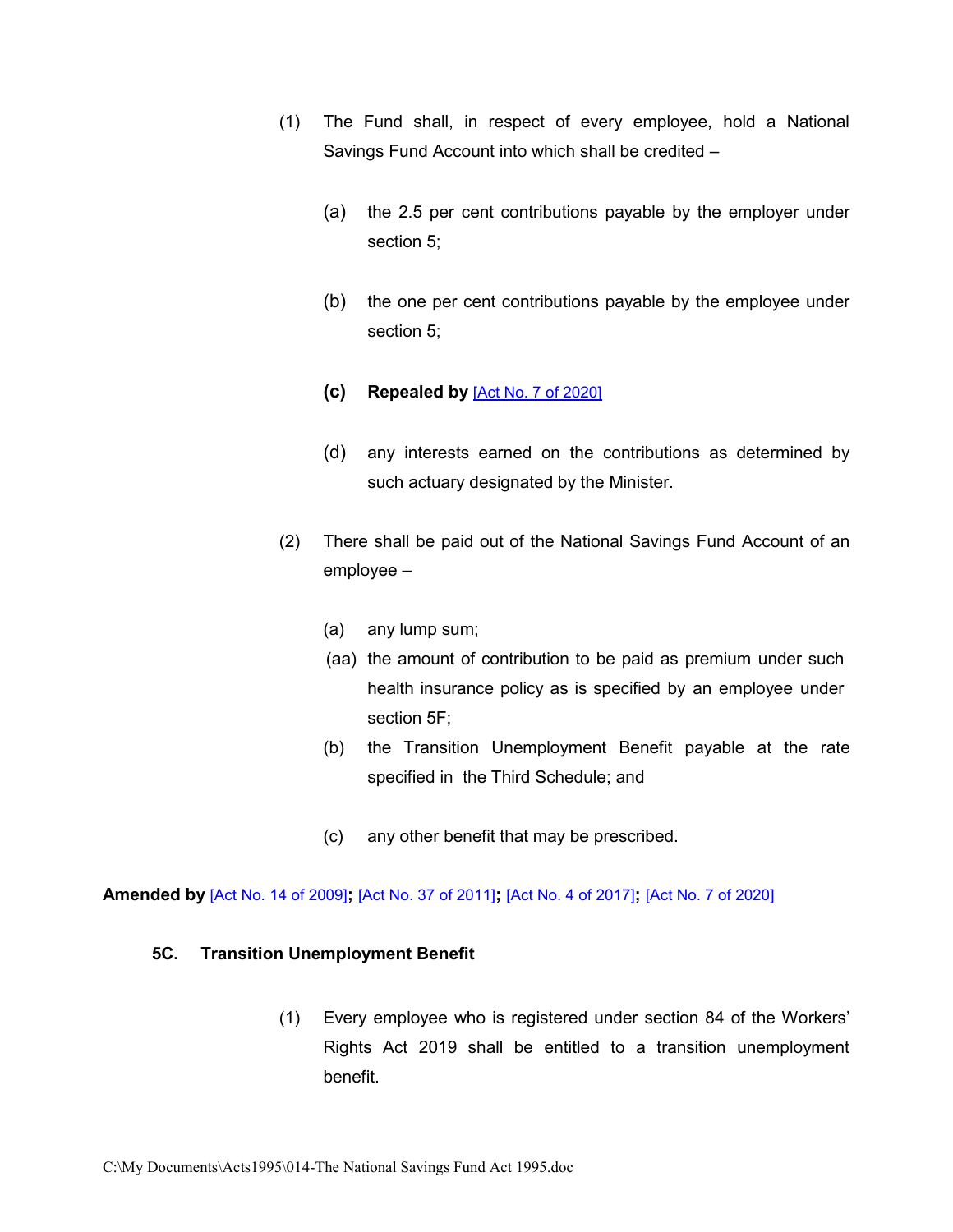- (2) Where an employee is registered under subsection (1), the supervising officer of the Ministry responsible for the subject of labour and employment relations shall, under section 84(5) of the Workers' Rights Act 2019, notify the Permanent Secretary of the entitlement of the employee to the transition unemployment benefit.
- (3) The Transition Unemployment Benefit shall be paid
	- (a) at the rate specified in the Fourth Schedule;
	- (b) for a period of not less than one month and not more than 12 consecutive months, as specified in section 84 of the Workers' Rights Act 2019.
- (4) Notwithstanding subsection (3), a worker referred to in section 84(2A) of the Workers' Rights Act 2019 shall, where his employment is terminated following the expiry of the Covid-19 period, and he reckons at least 30 days' and but less than 180 days' continuous employment with the same employer as at the date of the termination of his employment, whether on a fixed term agreement or not, be entitled to the payment of a transition unemployment benefit of 5,100 rupees per month for the period starting on 1 July 2020 and ending on 31 December 2020.
- (5) Upon information received from the supervising officer of the Ministry responsible for the subject of labour and employment relations under section 84(8A) of the Workers' Rights Act 2019, the transition unemployment benefit shall cease to be payable.

**Amended by** [\[Act No. 14 of 2009\]](https://supremecourt.govmu.org/get-doc-link/Act_No._14_of_2009)**;** [\[Act No. 6 of 2013\]](https://supremecourt.govmu.org/get-doc-link/Act_No._6_of_2013)**;** [\[Act No. 20 of 2019\]](https://supremecourt.govmu.org/get-doc-link/Act_No._20_of_2019)**;** [\[Act No. 7 of](https://supremecourt.govmu.org/get-doc-link/Act_No._7_of_2020)  [2020\]](https://supremecourt.govmu.org/get-doc-link/Act_No._7_of_2020)

#### <span id="page-10-0"></span>**5D. Workfare Programme Fund**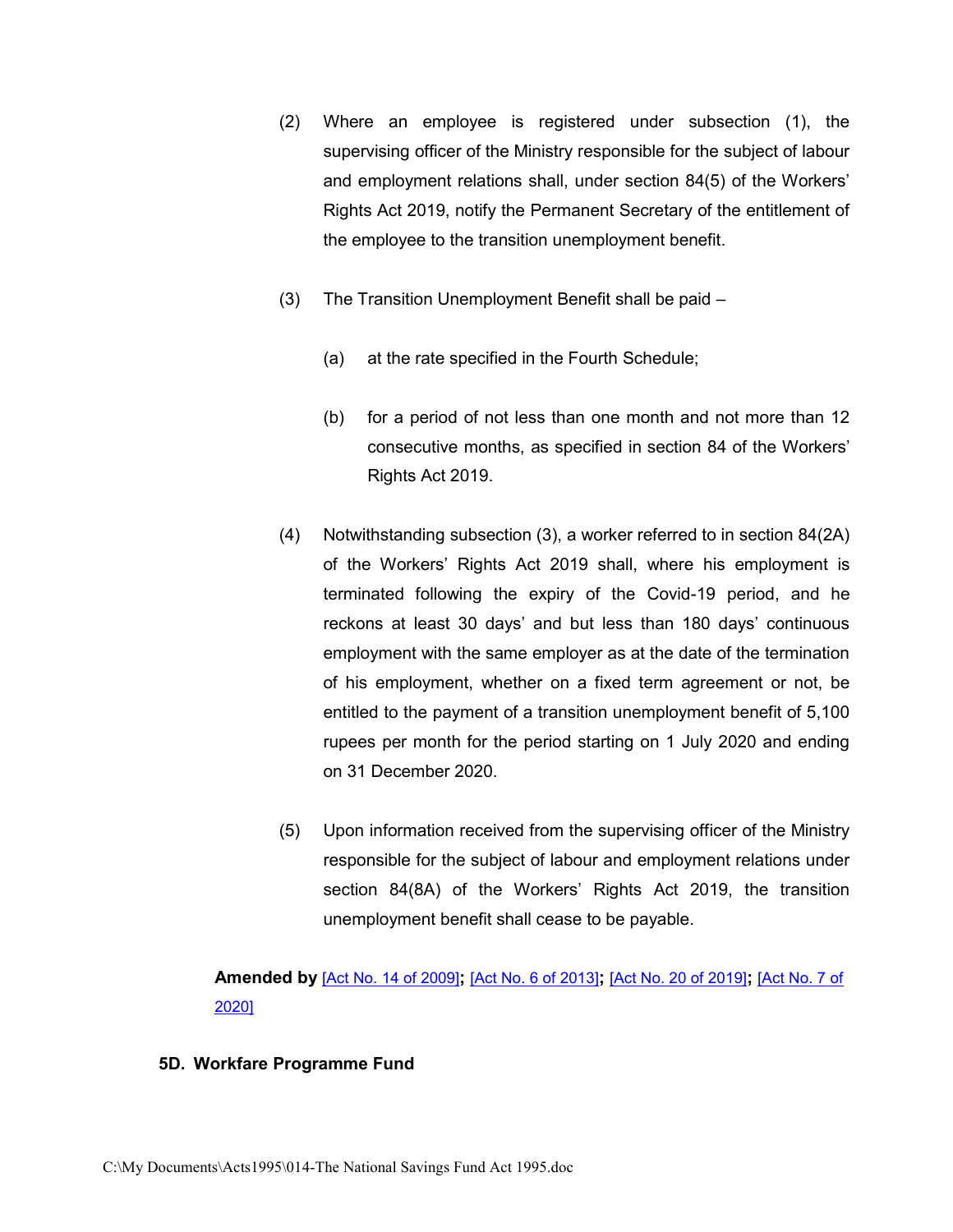- (1) The Workfare Programme Fund set up under section 76 of the Workers' Rights Act 2019 shall hold an account to be known as the Workfare Programme Account.
- (2) The account shall be credited with –

the levy payable at the appropriate rate specified in the Second Schedule of the Human Resource Development Act 2003;

all monies appropriated by the National Assembly for the purposes of the Workfare Programme; and

any interests on investments.

- (3) There shall be paid out of the Workfare Programme Account
	- (a) the Transition Unemployment Benefit payable at the rates specified in the Third Schedule;
	- **(b) Repealed by** [\[Act No. 7 of 2020\]](https://supremecourt.govmu.org/get-doc-link/Act_No._7_of_2020)
	- (c) all expenses incurred in the administration of the Workfare Programme Fund.

#### **Amended by** [\[Act No. 20 of 2019\]](https://supremecourt.govmu.org/get-doc-link/Act_No._20_of_2019)**;** [\[Act No. 7 of 2020\]](https://supremecourt.govmu.org/get-doc-link/Act_No._7_of_2020)

#### <span id="page-11-0"></span>**5E. Recovery of overpayment**

(1) Where a lump sum, a Transition Unemployment Benefit or any other benefit has been paid into a bank account of an employee and it is subsequently found by the Permanent Secretary that the lump sum or benefit should not have been so paid, the bank shall, on written request to that effect by the Permanent Secretary, refund the amount so paid to the Fund and may debit the bank account accordingly.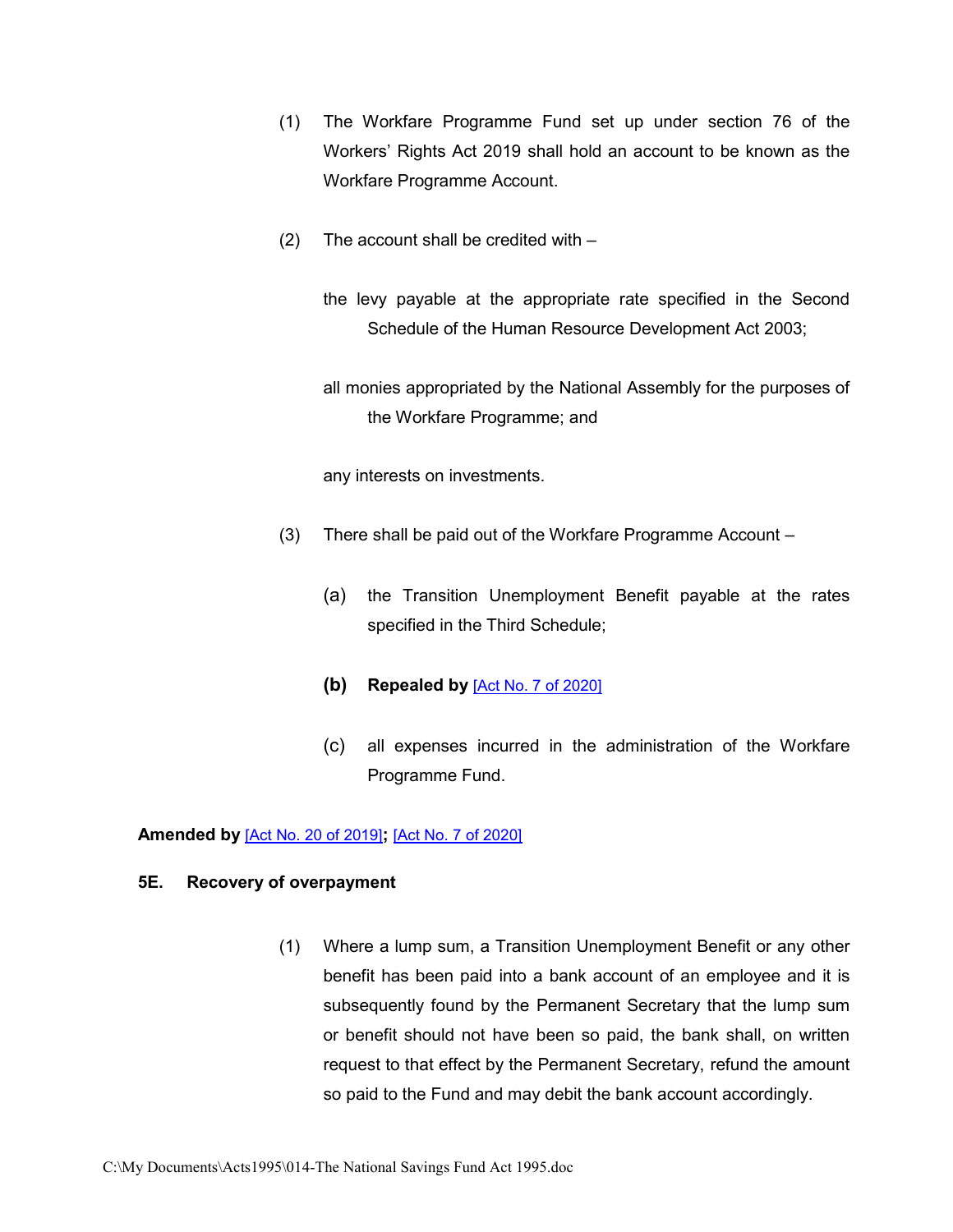- (2) (a) Where the bank account is closed, the bank shall not be required to refund to the Fund the amount paid under subsection (1).
	- (b) When the amount standing in the bank account is less than the amount paid under subsection (1), the bank shall refund only the amount standing in the bank account.
- (3) Notwithstanding any other enactment, where a refund is made under this section, no action shall lie against the bank in respect of the amount so refunded.
	- (4) Where an employee has received a Transition Unemployment Benefit to which he was not entitled, any amount overpaid may be recovered from any balance in his National Savings Fund Account.

## **5F. Payment of contribution to health insurance scheme**

- (1) (a) Subject to subsection (2) and to the availability of funds, the Minister shall, at the request made by an employee in a form approved by the Minister, pay part or whole of the monthly contributions made in respect of the employee under section 5B(1)(a) from the Fund as premium under such health insurance policy as may have been subscribed to by the employee.
	- (b) The payment of the monthly contributions under paragraph (a) shall be made as from the second month following the month in which the application is made.
	- (1A) Notwithstanding subsection (2)(b), where an employee is in the domestic service of an employer, payment of the premium referred to in subsection (1) in respect of any month shall be from the account of the employee in any of the 2 financial years preceding the month of the payment.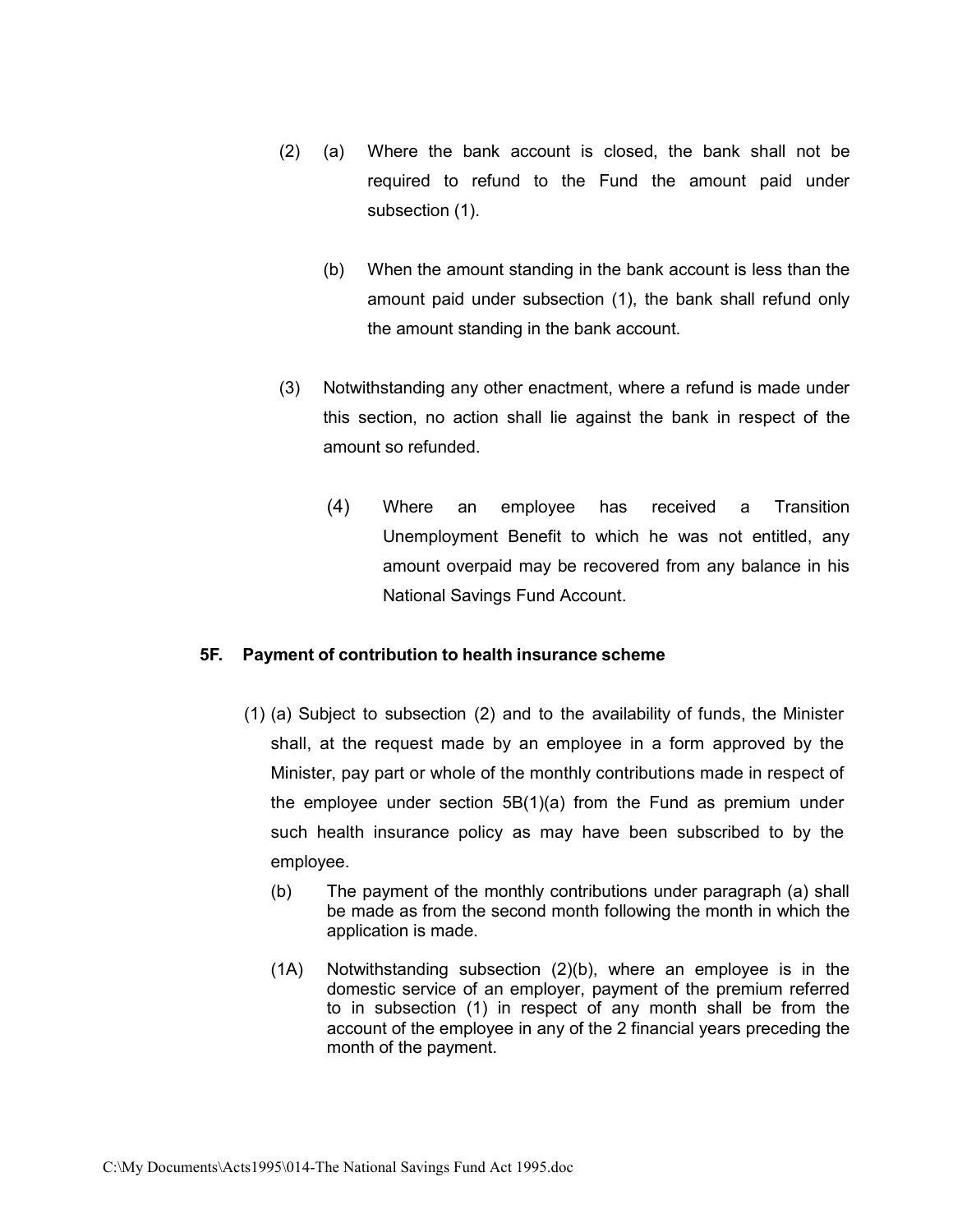- (2) (a) No payment shall be made under subsection (1) unless contributions have been made into the Fund in respect of the employee, for at least 6 months preceding the request for the transfer.
	- (b) The amount transferred from the Fund for any month shall be the amount paid, in respect of the employee, in the preceding sixth month.
	- (c) Paragraph (a) shall apply to contributions made as from 1 January 2012.
- (3) Where an employee decides to cease payment of his monthly contributions referred to in subsection (1), he shall, not less than one month before the cessation, give written notice of the fact to the Ministry.

**Amended by** [\[Act No. 37 of 2011\]](https://supremecourt.govmu.org/get-doc-link/Act_No._37_of_2011)**;** [\[Act No. 26 of 2012\]](https://supremecourt.govmu.org/get-doc-link/Act_No._26_of_2012)

## **6. Duties of the Minister**

- <span id="page-13-0"></span>(1) The Ministry shall –
	- (a) pay to every employee who is so entitled, a lump sum or such other sum as may be prescribed; and
	- (b) forward to every employee, at such intervals as may be prescribed, a statement setting out the contributions paid on his behalf.
- (2) The Minister may, on such terms and conditions as he deems fit, designate any public officer to assist him in the discharge of his duties under this Act.

## **Amended by** [\[Act No. 4 of 2017\]](https://supremecourt.govmu.org/get-doc-link/Act_No._4_of_2017)

### **7. Technical Committee**

- <span id="page-13-1"></span>(1) There is established for the purposes of this Act a Technical Committee.
- (2) The Committee shall consist of -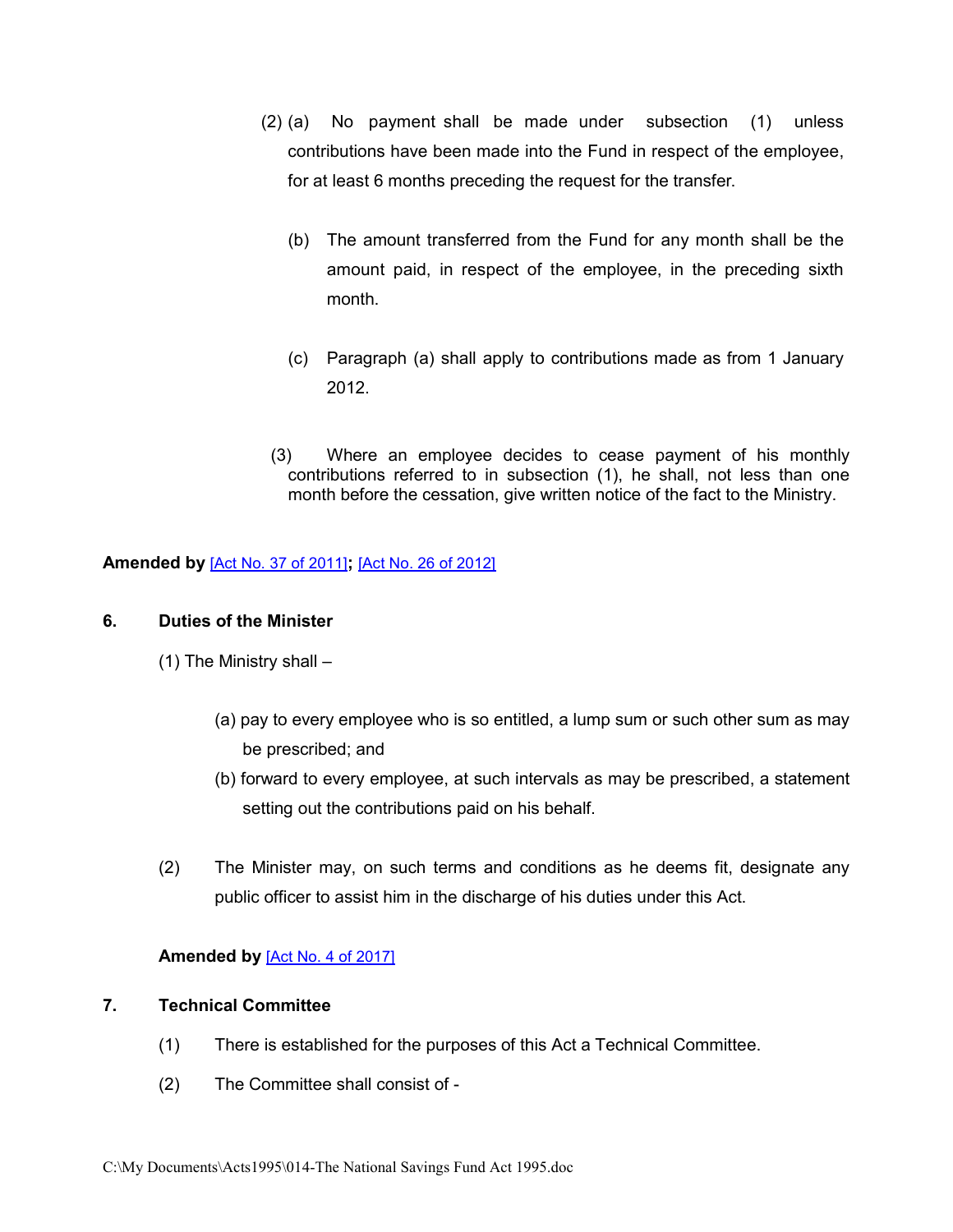- (a) a chairman appointed by the Minister;
- (b) a representative of the Ministry of Social Security & National Solidarity;
- (c) 3 representatives of employees appointed by the Minister after consultation with the trade unions;
- (d) 3 representatives of employers appointed by the Minister after consultation with the Mauritius Employers' Federation;
- (e) 3 representatives of Government.
- (3) Every member of the Committee, other than ex-officio members, shall hold or vacate office on such terms and conditions as the Minister may decide.
- (4) The Committee shall meet at least once a month that such time and place as the Chairman deems fit.
- (5) Subject to this section, the Committee shall regulate its meetings and proceedings in such manner as it deems fit.
- (6) Six members shall constitute a quorum.
- (7) Every member of the Committee may be paid such fees as the Minister may decide.
- (8) No person who is a member of the National Assembly shall be a member.

## **8. Functions of the Technical Committee**

The Committee shall advise

- <span id="page-14-0"></span>(a) the Minister in the discharge of his responsibilities under this Act;
- (aa) the Minister in the administration of the Workfare Programme Fund; and
- (b) the NPF and NSF Investment Committee referred to in section 10 on matters regarding the investments of the Fund.

**Amended by** [\[Act No. 20 of 2001\]](https://supremecourt.govmu.org/get-doc-link/Act_No._20_of_2001)**;** [\[Act No. 6 of 2013\]](https://supremecourt.govmu.org/get-doc-link/Act_No._6_of_2013)

#### **9. Financial provision and management**

- <span id="page-14-1"></span>(1) There shall be credited to the Fund
	- (a) all payments made under section 5;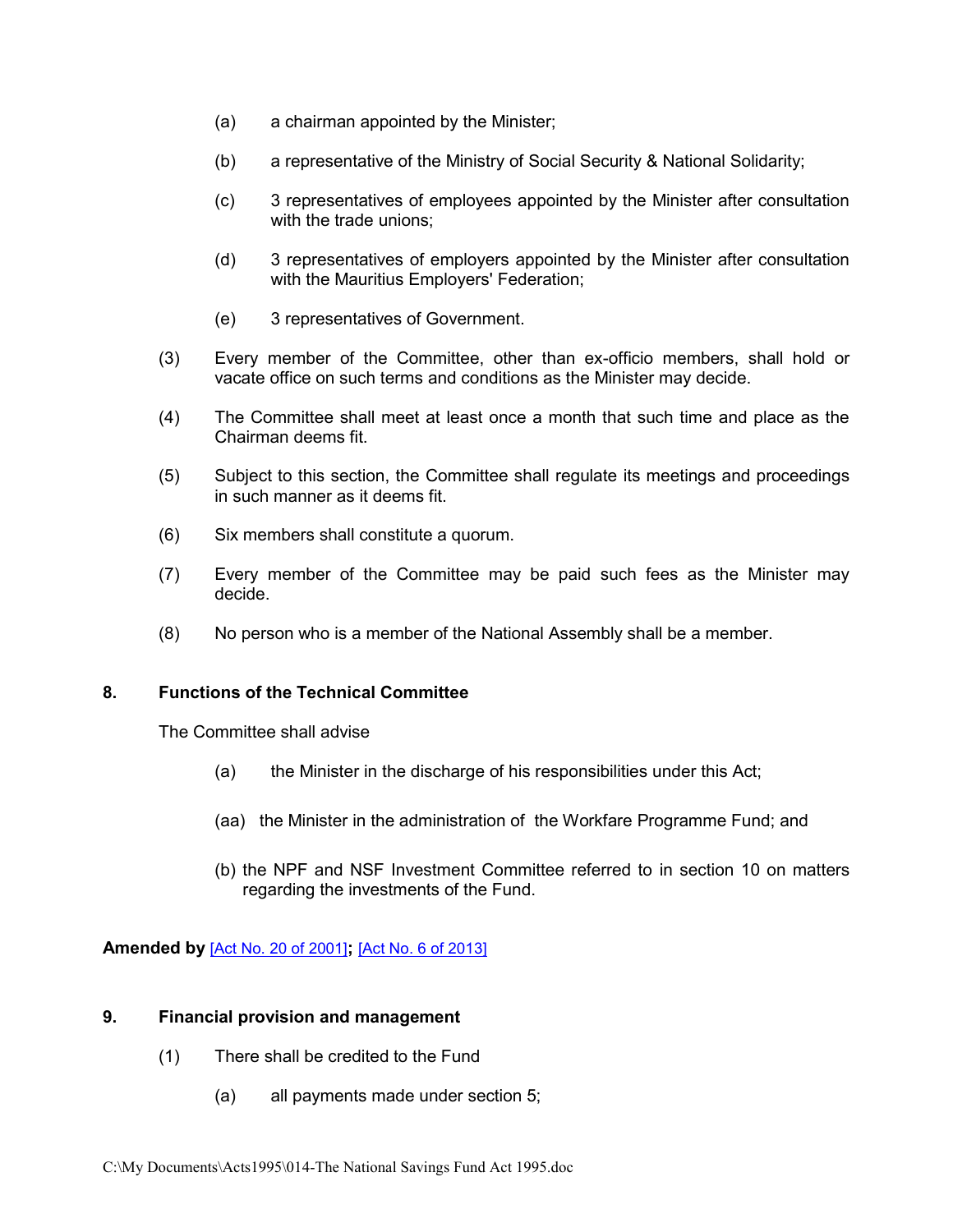- (b) all sums representing payments made under the Additional Remuneration Act 1994 and in accordance with the Finance and Audit (Employees' Welfare Fund) Regulations 1991;
- (c) all other sums lawfully accruing to it.
- (2) There shall be paid out of the Fund
	- (a) all sums payable under this Act;
	- (b) all expenses incurred in the administration of the Fund.

#### **10. Investment of assets of the Fund**

<span id="page-15-0"></span>Any surplus remaining in the Fund may be held on deposit with the Government, loaned or invested in such manner as the NPF and NSF Investment Committee set up under section 38 of the National Pensions Act may determine, having regard to –

- (a) the need for an appropriate level of liquidity in the Fund;
- (b) the need to secure the future value of the Fund;
- <span id="page-15-1"></span>(c) any advice received from the Committee established under section 7.

#### **Amended by** [\[Act No. 20 of 2001\]](https://supremecourt.govmu.org/get-doc-link/Act_No._20_of_2001)

#### **11. Actuarial valuation of the Fund**

The Minister shall, at intervals of not more than 5 years, cause an actuarial valuation of the Fund to be made by such actuary as the Minister may appoint and shall determine, in the light of such valuation, whether an adjustment is necessary to secure the future value of the Fund.

#### **12. Accounts of the Fund**

- <span id="page-15-2"></span>(1) The Minister shall cause to be published in the Gazette duly audited annual accounts of the Fund setting out –
	- (a) the payments made into and out of the Fund;
	- (b) the assets and liabilities of the Fund with particular reference to any investment held by the Fund.
- <span id="page-15-3"></span>(2) The accounts required to be published under subsection (1) shall be laid before the Assembly.

#### **13. Protection**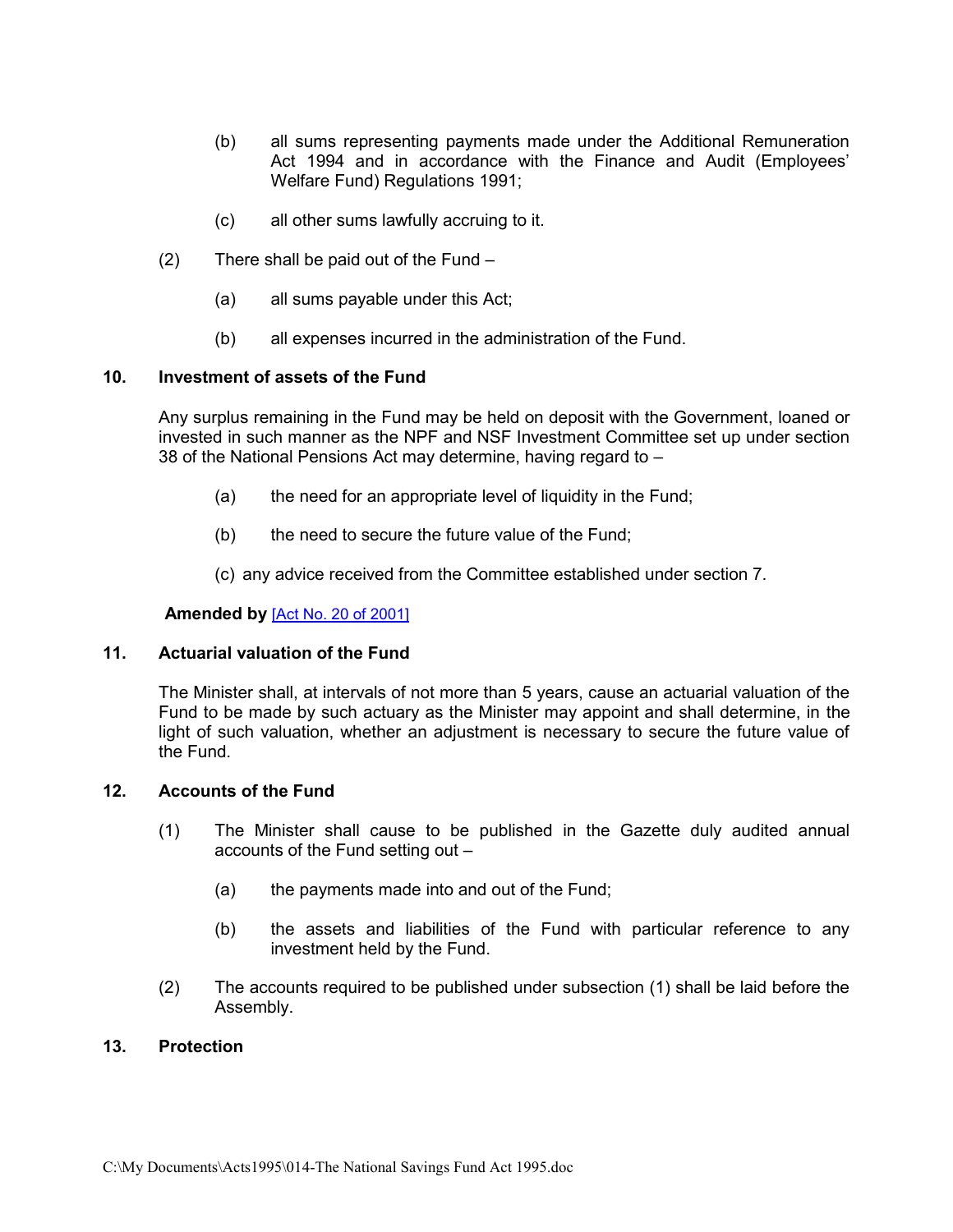- (1.)No liability shall lie against any member of the Committee, an officer any public officer in respect of any act done or omitted to be done in good faith in the execution of his functions under this Act.
- (2) No liability, civil or criminal, shall lie against the Minister in respect of a payment which

is not effected under section 5F by reason of unavailability of funds.

**Amended by** [\[Act No. 37 of 2011\]](https://supremecourt.govmu.org/get-doc-link/Act_No._37_of_2011)**;** [\[Act No. 4 of 2017\]](https://supremecourt.govmu.org/get-doc-link/Act_No._4_of_2017)

#### **14. Lump sum not to be assigned or attached**

- <span id="page-16-0"></span>(1) Notwithstanding any other enactment, but subject to subsection (4), a lump sum payable under this Act shall not be assigned, transferred, ceded, pledged, delegated, attached or levied upon in any respect.
- (2) Where a person who is in receipt of a lump sum is adjudged bankrupt or is allowed to make a cessio bonorum, the benefit shall not pass to a trustee, assignee or other person acting on behalf of his creditors.
- (3) Article 1289 of the Code Napoléon shall not apply to contributions payable under section 5.
- (4) Subject to such conditions as may be prescribed, where a person has received, under this Act, sums to which he is not entitled, those sums may be recovered from the amount of any sum to which that person may later become entitled under this Act.
- (5) On the death of a person entitled to a benefit under this Act, the amount of the benefit shall be paid to –
	- (a) the surviving spouse of the deceased;
	- (b) in the absence of a surviving spouse, the children of the deceased;
	- (c) in the absence of a surviving spouse or children, the other legal personal representative of the deceased.

#### **15. Offences**

- <span id="page-16-1"></span> $(1)$  Any person who –
	- (a) for the purpose of or in connection with payment of a contribution or a claim for a lump sum or any other sums under this Act either for himself or on behalf of any other person, knowingly –
		- (i) makes a false statement or a statement which he knows or ought to have known to be false in any material particular;
		- (ii) makes a false representation; or
		- (iii) fails to disclose a material fact;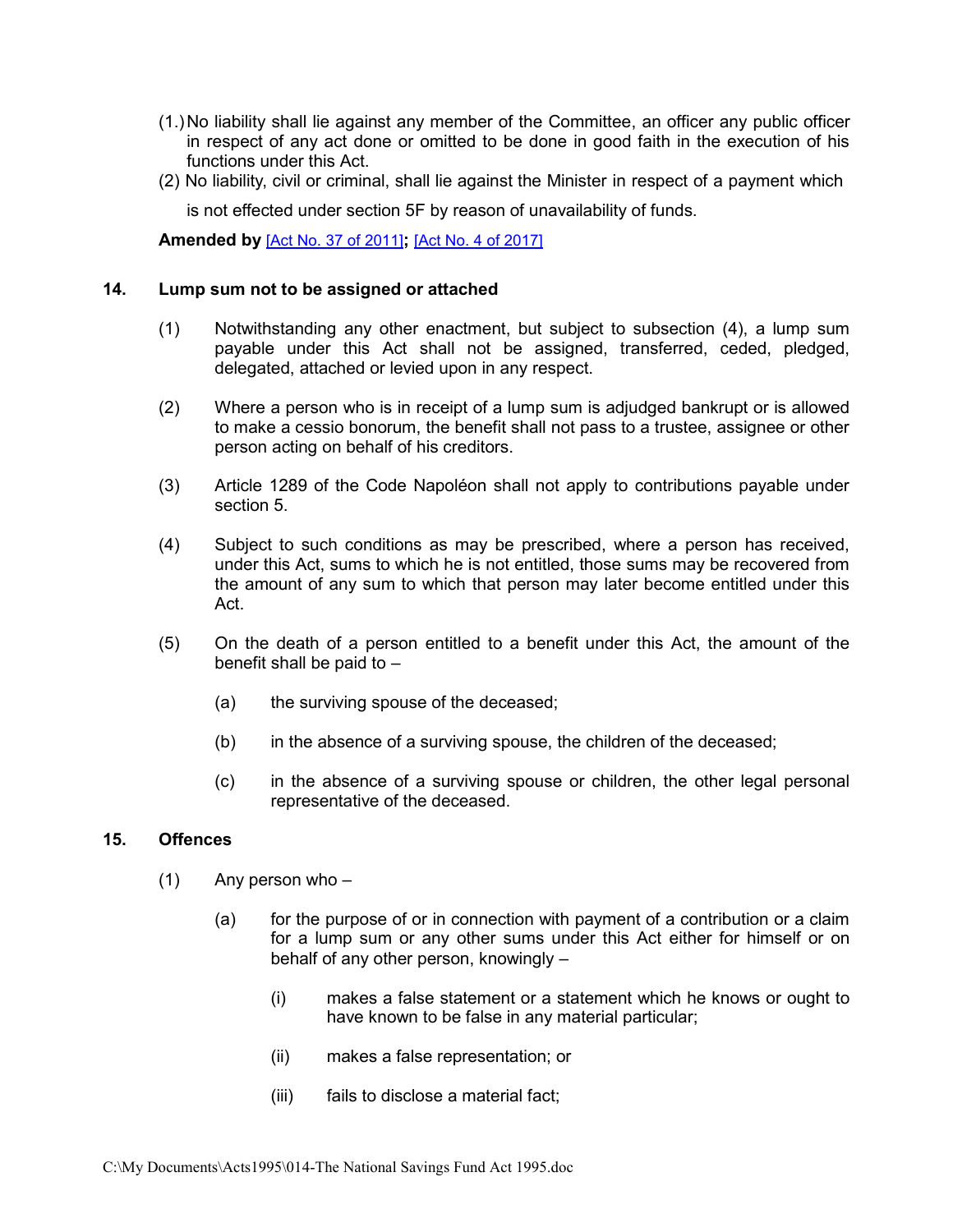- (b) fails within the prescribed time limit to pay contributions;
- (c) fails to comply with any other provisions of this Act or any regulations made under this Act.
- (2)(a) On conviction for an offence under subsection (1) (a) or (c), a person shall be liable to a fine not exceeding 5,000 rupees and to imprisonment not exceeding 3 months.
	- (b) On conviction for an offence under subsection (1)(b), a person shall be liable to a fine equal to twice the amount of unpaid contributions or 1,000 rupees, whichever is the higher and to imprisonment for a term not exceeding 3 months.
	- $(c)$  On conviction for an offence under subsection  $(l)(b)$  or  $(c)$ , a person shall, in addition to the Penalty imposed upon him under this subsection, be ordered to pay to the Director-General the amount of any unpaid contribution or surcharge.
- (3) An order made under subsection (2)(c) may be executed in the same manner as a judgment delivered by a court in the exercise of its civil jurisdiction.
- (4) Where a person has received any payment to which he is not entitled or which he was not qualified to receive or was disqualified from receiving, the amount of the payment may be recovered by the Minister in the same manner as a small State debt is recoverable under the Recovery of State Debts Act.

#### **Amended by** [\[Act No. 33 of 2008\]](https://supremecourt.govmu.org/get-doc-link/Act_No._33_of_2008)**;** [\[Act No. 4 of 2017\]](https://supremecourt.govmu.org/get-doc-link/Act_No._4_of_2017)

#### **16. Surcharge on late contributions**

<span id="page-17-0"></span>(1) Without prejudice to any legal proceedings which may be instituted under section 15, where an employer fails, within the prescribed time, to pay to the Director-General the whole or part of any contributions payable under section 5, he shall pay a surcharge at the rate of 5 per cent or such other rate as may be prescribed for each month or part of the month during which any contributions remained unpaid, unless the amount of unpaid contributions does not exceed the amount specified in the First Schedule.

(1A) (a) Notwithstanding subsection (1), no surcharge shall be payable by an insurer and any of its related companies where –

- (i) a special administrator has, pursuant to section 110A of the Insurance Act, been appointed to the whole or part of the business activities of the insurer and any of its related activities; or
- (ii) the whole or part of the undertaking of the insurer and any of its related companies has, pursuant to section 110B of the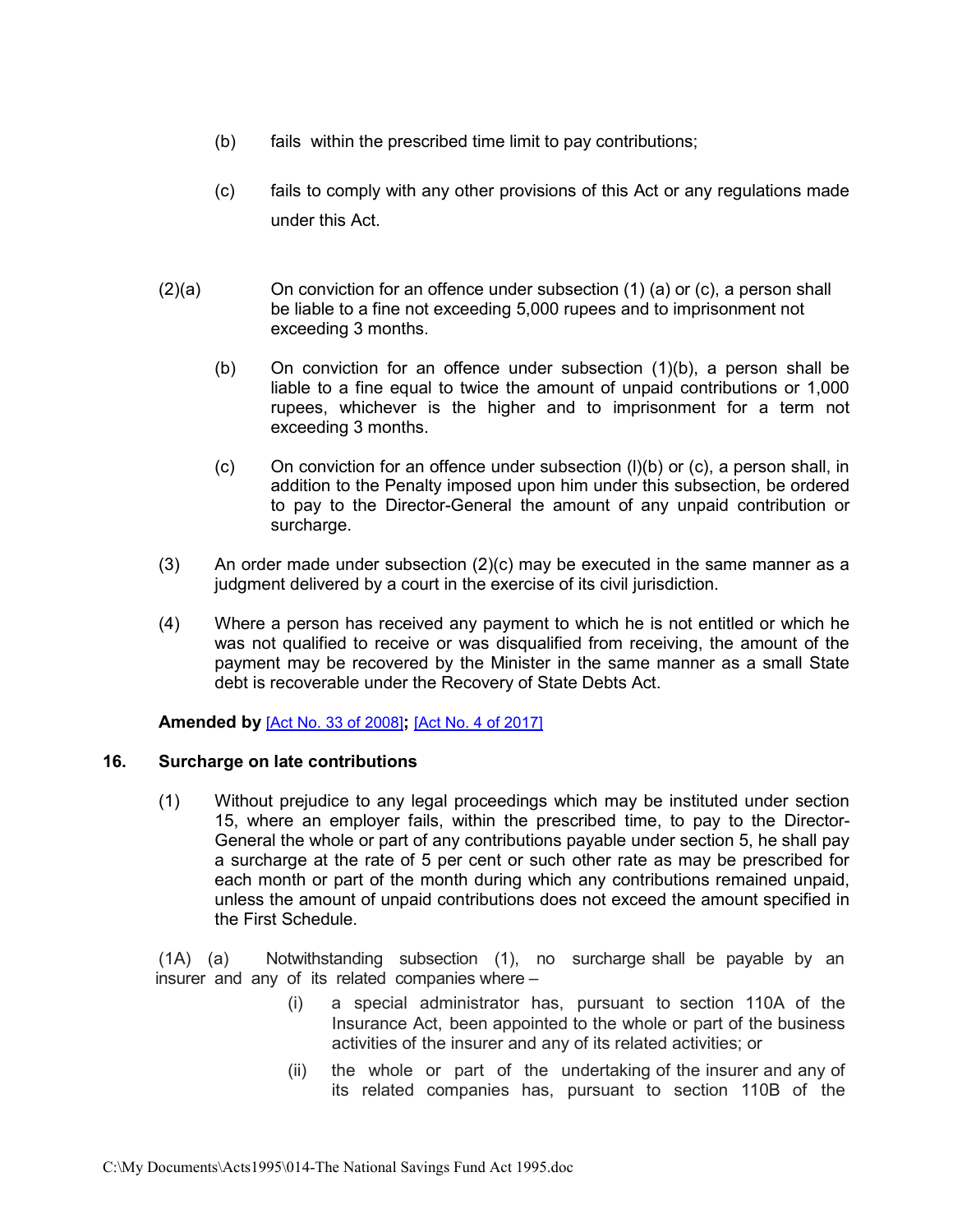Insurance Act, been transferred to a wholly-owned Government company or a company where the ultimate beneficial owner is Government.

 $(b)$  In this subsection –

"insurer" has the same meaning as in the Insurance Act.

(3) The Minister may exempt any person from payment of the surcharge in such circumstances as may be prescribed.

**Amended by** [\[Act No. 33 of 2008\]](https://supremecourt.govmu.org/get-doc-link/Act_No._33_of_2008)**;** [\[Act No. 10 of 2017\]](https://supremecourt.govmu.org/get-doc-link/Act_No._10_of_2017)**;** [\[Act No. 4 of 2017\]](https://supremecourt.govmu.org/get-doc-link/Act_No._4_of_2017)

### **17. Collection and recovery of contribution or recycling fee by Director-General**

- (1) The Director-General shall
	- (a) in relation to every employer, collect any contribution payable under sections 5 and 5A and any surcharge payable under section 16;
	- (b) where applicable, collect any recycling fee; and
	- (c) enforce payment of, and recover, any contribution, including surcharge, or recycling fee in the same manner as income tax is recoverable under Part IVC of the Mauritius Revenue Authority Act.
- (2) Notwithstanding section 3(3) of the Mauritius Revenue Authority Act, any contribution, including surcharge, or recycling fee collected by the Director-General shall be remitted to the Minister –
	- (a) in case payment of the contribution, including surcharge, or recycling fee is made electronically, not later than 2 working days from the date of the payment; or
	- (b) in any other case, not later than 10 working days after the end of the month in which payment of the contribution, including surcharge, or recycling fee is made.
- (3) The Director-General shall, for the purposes of subsection (1), keep appropriate records to ascertain, in respect of every month or financial year, as the case may be –
	- (a) the amount of contribution, including surcharge, or recycling fee collected from every employer;
	- (b) the amount of contribution, including surcharge, or recycling fee remitted to the Minister, in respect of every employer; and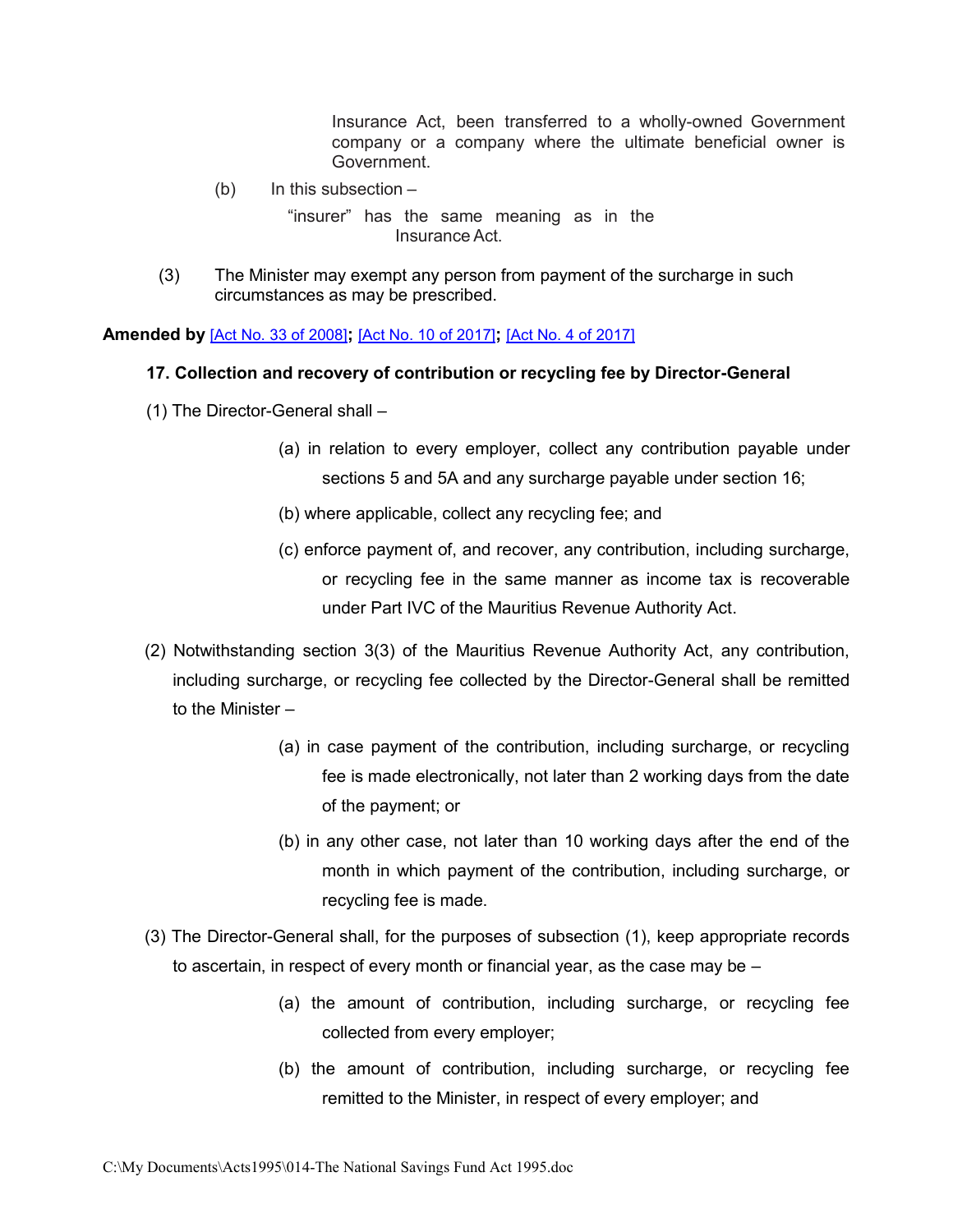- (c) the amount of contribution, including surcharge, or recycling fee unpaid by every employer, as at the end of every month or financial year, as the case may be.
- (4) The information kept under subsection (3) shall be forwarded by the Director-General to the Minister –
	- (a) in case payment of the contribution, including surcharge, or recycling fee is made electronically, not later than 2 working days from the date of the payment; or
	- (b) in any other case, not later than 10 working days after the end of the month in which payment of the contribution, including surcharge, or recycling fee is made.
- (5) Any contribution, including surcharge, or recycling fee which has not been paid to the Minister in respect of any month shall, on the commencement of this section, be due to the Director-General.

**Amended** [\[Act No. 25 of 2000\]](https://supremecourt.govmu.org/get-doc-link/Act_No._25_of_2000)**;** [\[Act No. 6 of 2013\]](https://supremecourt.govmu.org/get-doc-link/Act_No._6_of_2013)**;** [\[Act No. 4 of 2017\]](https://supremecourt.govmu.org/get-doc-link/Act_No._4_of_2017)**;** [\[Act No. 11 of 2018\]](https://supremecourt.govmu.org/get-doc-link/Act_No._11_of_2018)

## **18. Jurisdiction**

- <span id="page-19-0"></span>(1) Notwithstanding section 114 of the Courts Act and section 72 of the District and Intermediate Courts (Criminal Jurisdiction) Act, a Magistrate shall have jurisdiction to try all offences under this Act and may impose any penalty provided by this Act.
- (2) Notwithstanding any other enactment, any civil or criminal proceedings instituted under this Act in the Island of Mauritius shall be entered before the District Court of Port Louis.

## **19. Certificate admissible in evidence**

<span id="page-19-1"></span>In any proceedings, a certificate under the hand of the Permanent Secretaryor Director-General, as the case may be, to the effect that a person has not paid contributions or has refused or failed to produce a document when required to do so under this Act or any subsidiary enactment made under this Act, shall unless the contrary is proved, be evidence of the fact that that person has not paid such contributions or has refused or failed to produce the document, as the case may be.

## <span id="page-19-2"></span>**Amended by** [\[Act No. 4 of 2017\]](https://supremecourt.govmu.org/get-doc-link/Act_No._4_of_2017)

### **20. Authentication of documents**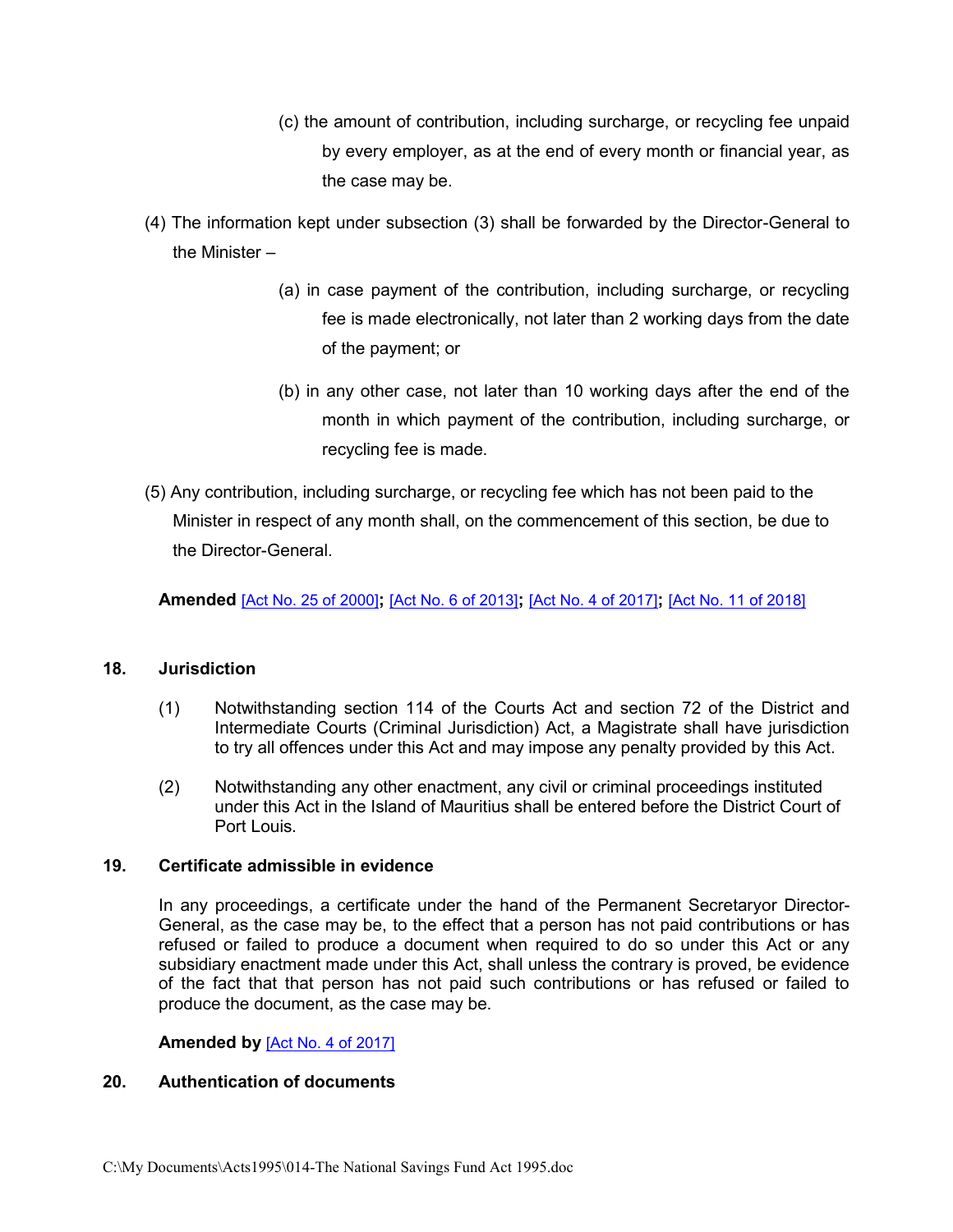The production of any document under the hand of the Permanent Secretary or Director-General, as the case may be,purporting to be a copy of or extract from any return, record or other document shall in all proceedings be admissible as evidence, and the production of the original shall not be necessary.

#### **Amended by** [\[Act No. 4 of 2017\]](https://supremecourt.govmu.org/get-doc-link/Act_No._4_of_2017)

#### **21. Keeping of records and register**

(1) Every employer shall keep, in respect of every employee in his employment, records, whether electronic or otherwise, of —

- (a) the name, occupation, NIC number and date of birth of the employee;
- (b) the wage or salary paid to the employee and the monthly contributions referred to in section 5; and
- (c) where a declaration is made under section 5(4), the date on which the employee has notified him of his concurrent employment.

(2) Every employer shall cause an employee to affix his signature or thumbprint in a register or other similar document on payment of his wage or salary.

(3) Every employer shall, at the request of a public officer authorised by the Minister or Director-General, produce and submit a certified copy of the records, register or other similar document referred to in subsections (1) and (2) for the purpose of ascertaining whether any contributions are payable.

**Amended** [\[Act No. 25 of 2000\]](https://supremecourt.govmu.org/get-doc-link/Act_No._25_of_2000)**;** [\[Act No. 26 of 2012\]](https://supremecourt.govmu.org/get-doc-link/Act_No._26_of_2012)**;** [\[Act No. 26 of 2013\]](https://supremecourt.govmu.org/get-doc-link/Act_No._26_of_2013)**;** [Act No. [4 of 2017\]](https://supremecourt.govmu.org/get-doc-link/Act_No._4_of_2017)

#### **22. Power to summon**

- <span id="page-20-0"></span>(1) The Permanent Secretary or Director-General may, by written notice, summon any person who he believes can give information relating to the administration or enforcement of this Act –
	- (a) to attend at such place and time as may be specified in the notice and to produce any document which the Permanent Secretary or Director-General may require; or
	- (b) to give orally or in writing all such information as, may be demanded of him by the Permanent Secretary or Director-General.
- $(2)$  Any person summoned under subsection  $(1)$  who
	- (a) fails to attend at the time and place specified in the notice;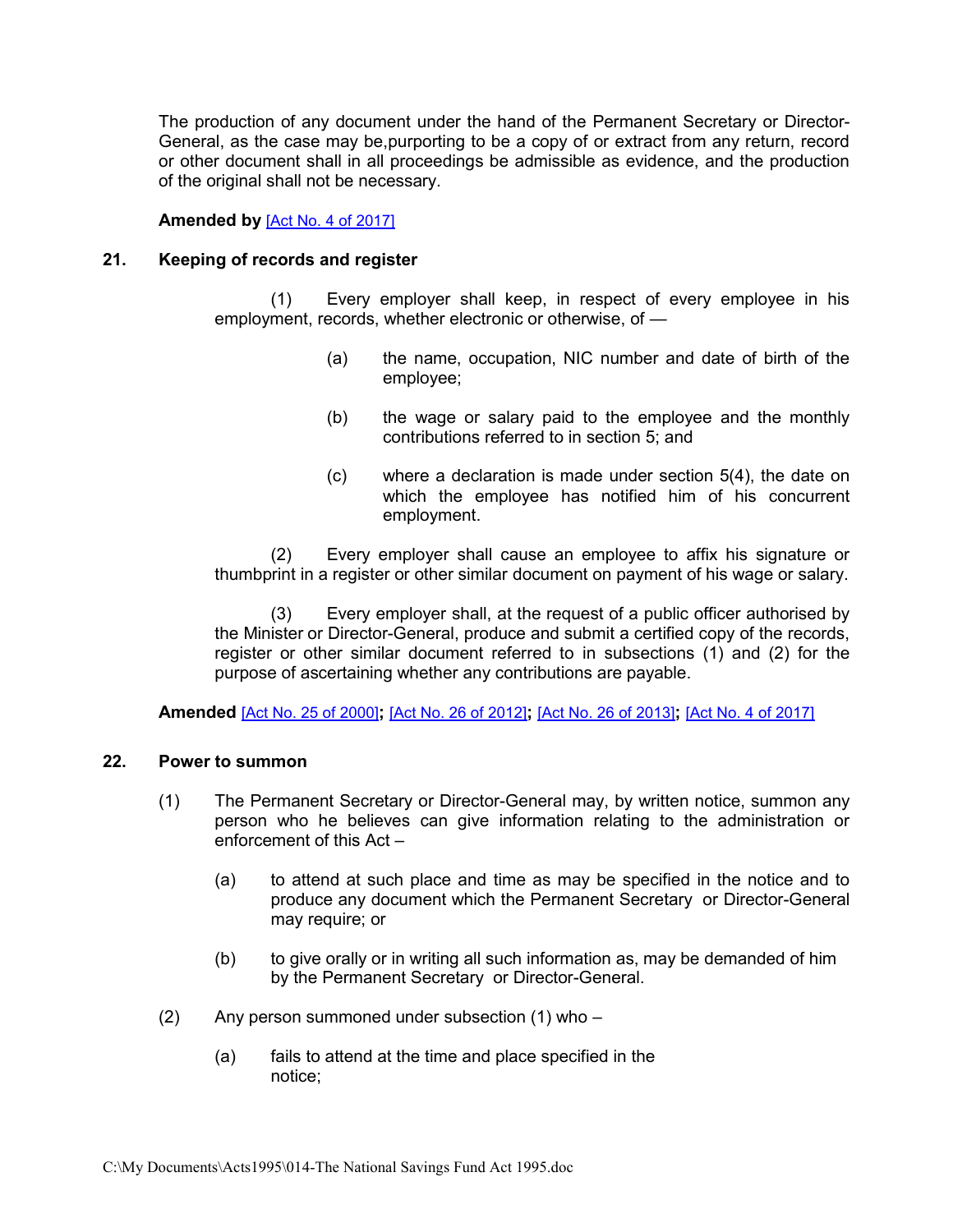- (b) refuses to answer faithfully any question put to him by the Permanent Secretary or Director-General;
- (c) gives any false or misleading information; or
- (d) refuses to produce a document required by the Permanent Secretary or Director-General,

<span id="page-21-0"></span>shall commit an offence.

### **Amended by** [\[Act No. 4 of 2017\]](https://supremecourt.govmu.org/get-doc-link/Act_No._4_of_2017)

#### **23. Consequential amendments**

- (1) Section 37 of the National Pensions Act is amended-
	- $(a)$  in subsection  $(2)$  -
		- (i) by deleting the "full stop" at the end of paragraph (b) (ii) and replacing it by a semicolon;
		- (ii) by adding the following new paragraph
			- (c) subject to subsection(3)(c),all payments made in accordance with section 5 of the National Savings Fund Act 1995.
	- (b) in subsection (3)
		- (i) by deleting the word "and" after the semi-colon at the end of paragraph (a);
		- (ii) by deleting the full stop at the end of paragraph(b) and replacing it by a semi-colon;
		- (iii) by adding the following new paragraph
			- $(c)$  the money received under subsection  $(2)(c)$ , for the purpose of the money being credited to the Fund established under the National Savings Fund Act 1995.
- <span id="page-21-1"></span>(2) The Finance and Audit (Employees Welfare Fund) Regulations 1991 are revoked.

## **24. Regulations**

- (1) The Minister may, after consultation with the Committee
	- (a) make such regulations as he considers necessary for the purposes of this Act; ,
	- (b) by regulations, amend the Schedule.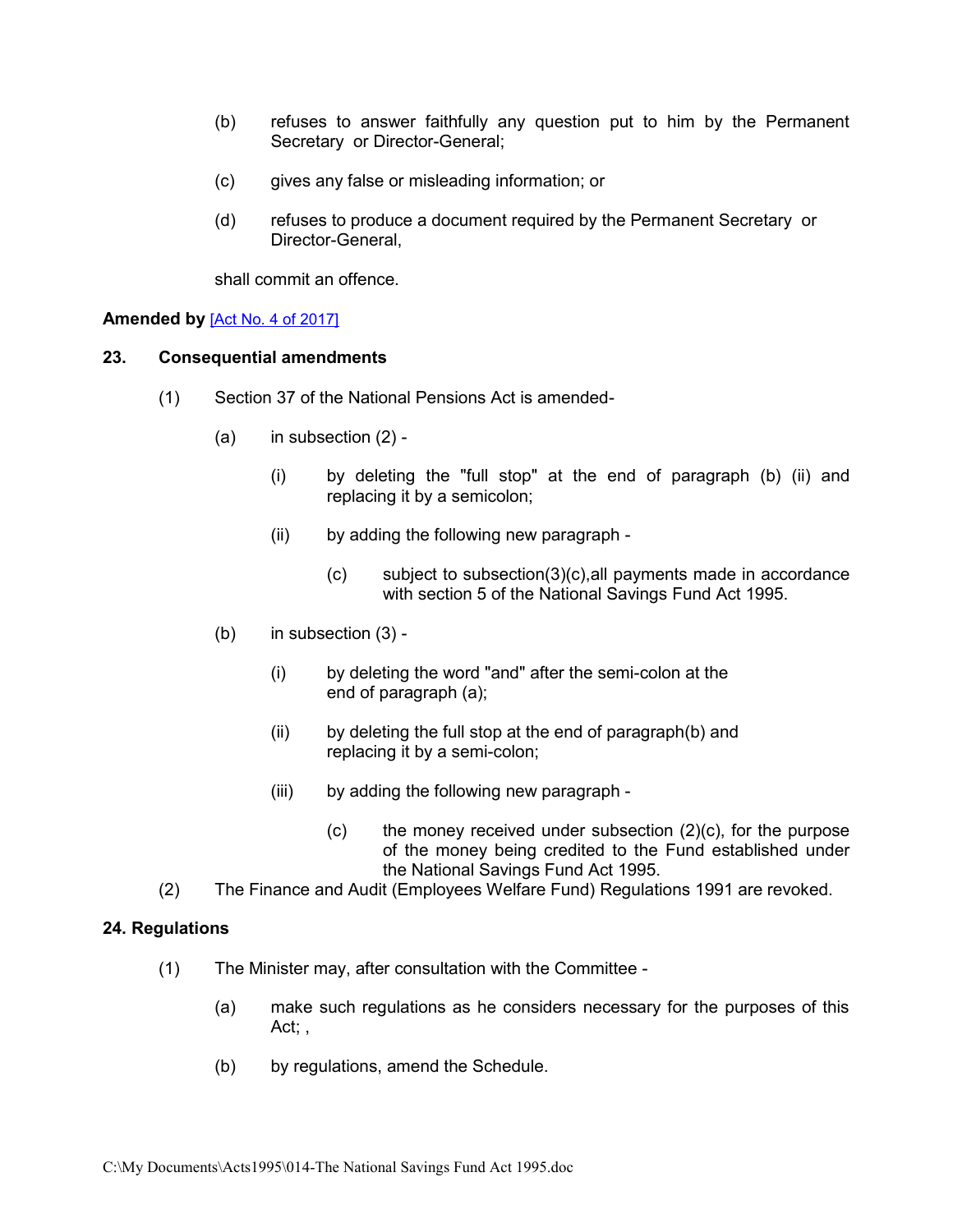- (2) Without prejudice to the generality of subsection (1), regulations made under this section may provide for -
	- (a) the management and administration of the Fund;
	- (b) payment and collection of contributions;
	- (c) claims and payment of lump sums and other sums.

## **25. Commencement**

<span id="page-22-0"></span>This Act shall be deemed to have come into operation on 1 July, 1995.

|    | Category of                                                                                                                                     | Contributions   | Contributio | Contributions        |
|----|-------------------------------------------------------------------------------------------------------------------------------------------------|-----------------|-------------|----------------------|
|    | employees                                                                                                                                       | (rounded to the | ns          | (rounded to the      |
|    |                                                                                                                                                 | nearest rupee)  | (rounded to | nearest rupee)       |
|    |                                                                                                                                                 | calculated on   | the nearest | calculated on the    |
|    |                                                                                                                                                 | By Employer     | By          | <b>By Government</b> |
| 1. | Public officers<br>(a)                                                                                                                          | 2.5%            |             |                      |
|    | Employees of a<br>(b)<br>local authority or of a<br>statutory body who are<br>not participants                                                  |                 |             |                      |
| 2. | $(a)$ Employees of a local<br>authority or of a<br>statutory body who<br>are participants                                                       | 2.5%            | 1%          |                      |
|    | (b) An employee<br>referred to in section<br>17(2A) of the National<br>Pensions Act whose<br>total earnings from all of<br>his employers do not | 2.5%            | Nil         | 1%                   |

## **FIRST SCHEDULE**

[Section 5]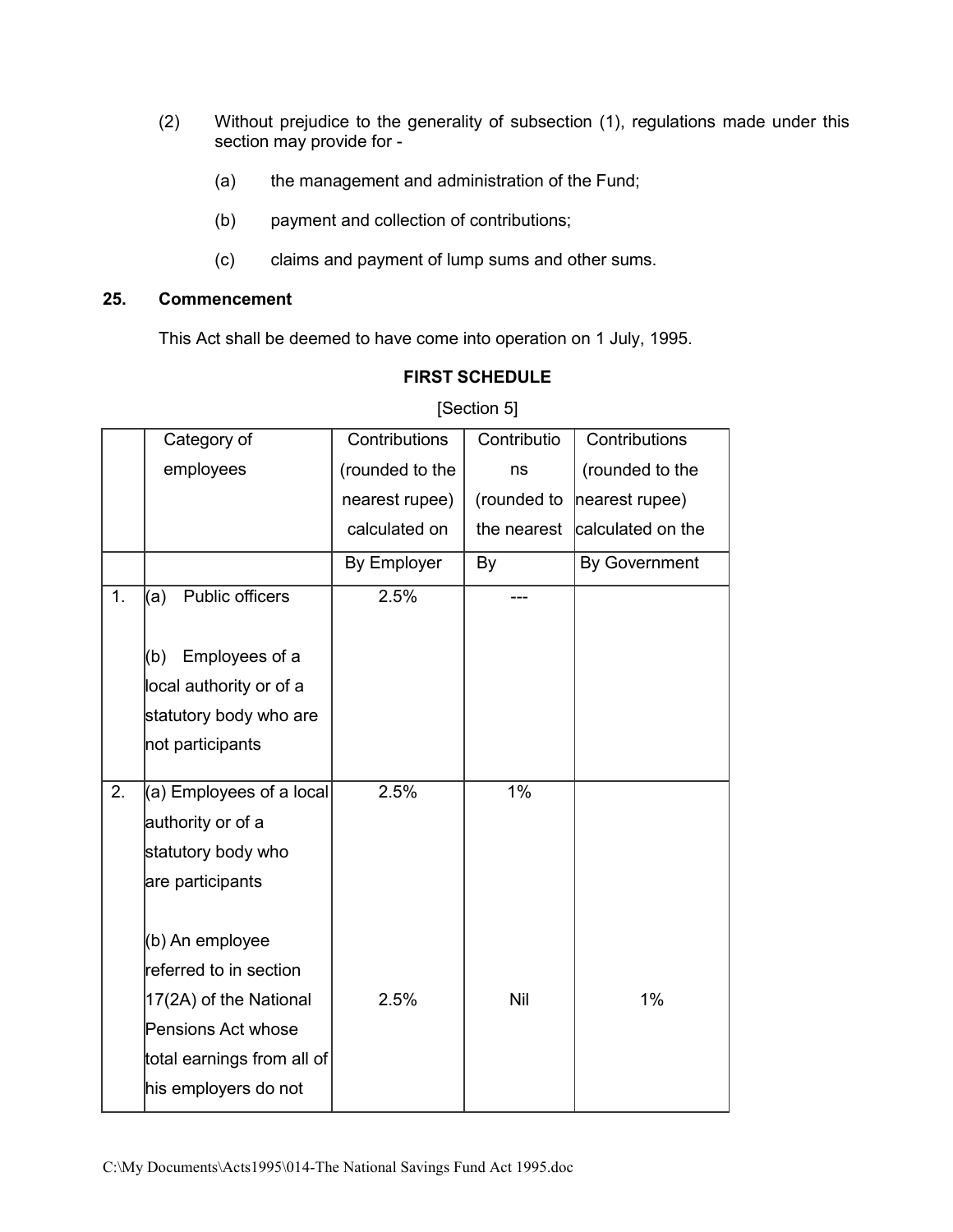Where an employer is late in paying monthly contributions and the unpaid contributions amount to less than Rs 50, no surcharge shall be payable.

**Amended by** [\[GN No. 75 of 1997\]](https://supremecourt.govmu.org/get-doc-link/GN_No._75_of_1997)**;** [\[GN No. 116 of 1997\]](https://supremecourt.govmu.org/get-doc-link/GN_No._116_of_1997)**;** [\[GN No. 78 of 1999\]](https://supremecourt.govmu.org/get-doc-link/GN_No._78_of_1999)**;** [\[GN No. 83 of 2001\]](https://supremecourt.govmu.org/get-doc-link/GN_No._83_of_2001)**;** [\[GN](https://supremecourt.govmu.org/get-doc-link/GN_No._127_of_2002)  [No. 127 of 2002\]](https://supremecourt.govmu.org/get-doc-link/GN_No._127_of_2002)**;** [\[GN No. 92 of 2003\]](https://supremecourt.govmu.org/get-doc-link/GN_No._92_of_2003)**;** [\[GN No. 195 of 2005\]](https://supremecourt.govmu.org/get-doc-link/GN_No._195_of_2005)**;** [\[GN No. 106 of 2004\]](https://supremecourt.govmu.org/get-doc-link/GN_No._106_of_2004)**;** [\[GN No. 217 of 2006\]](https://supremecourt.govmu.org/get-doc-link/GN_No._217_of_2006)**;**  [\[GN No. 30 of 2008\]](https://supremecourt.govmu.org/get-doc-link/GN_No._30_of_2008)**;** [\[GN No. 187 of 2008\]](https://supremecourt.govmu.org/get-doc-link/GN_No._187_of_2008)**;**

**Amended by** [\[Act No. 33 of 2008\]](https://supremecourt.govmu.org/get-doc-link/Act_No._33_of_2008)**;** [\[Act No. 14 of 2009\]](https://supremecourt.govmu.org/get-doc-link/Act_No._14_of_2009)**;** [\[Act No. 37 of 2011\]](https://supremecourt.govmu.org/get-doc-link/Act_No._37_of_2011)**; [\[Act No. 7 of 2020\]](https://supremecourt.govmu.org/get-doc-link/Act_No._7__of_2020)**

## **\_\_\_\_\_\_\_\_\_\_\_\_\_\_\_\_\_\_\_\_\_\_\_\_\_\_\_\_\_\_\_\_\_\_\_\_\_\_\_\_\_\_\_\_\_ SECOND SCHEDULE**

(section 2)

## **Phasing in of Retirement Age**

The retirement age of a person in respect of his date of birth shown in column 1 shall be the corresponding age specified in column 2

| <b>COLUMN1</b>           |             | <b>COLUMN 2</b>       |                          |             |  |
|--------------------------|-------------|-----------------------|--------------------------|-------------|--|
| <b>MONTH AND YEAR OF</b> |             | <b>RETIREMENT AGE</b> | <b>MONTH AND YEAR OF</b> |             |  |
| <b>BIRTH</b>             |             |                       | <b>RETIREMENT DATE</b>   |             |  |
| <b>MONTH</b>             | <b>YEAR</b> |                       | <b>MONTH</b>             | <b>YEAR</b> |  |
| <b>AUGUST</b>            | 1948        | 60 years $+1$ month   | <b>SEPTEMBER</b>         | 2008        |  |
| <b>SEPTEMBER</b>         | 1948        | 60 years $+ 2$ months | <b>NOVEMBER</b>          | 2008        |  |
| <b>OCTOBER</b>           | 1948        | 60 years $+3$ months  | <b>JANUARY</b>           | 2009        |  |
| <b>NOVEMBER</b>          | 1948        | 60 years $+$ 4 months | <b>MARCH</b>             | 2009        |  |
| <b>DECEM BER</b>         | 1948        | 60 years $+5$ months  | <b>MAY</b>               | 2009        |  |
| <b>JANUARY</b>           | 1949        | 60 years $+$ 6 months | <b>JULY</b>              | 2009        |  |
| <b>FEBRUARY</b>          | 1949        | 60 years $+ 7$ months | <b>SEPTEMBER</b>         | 2009        |  |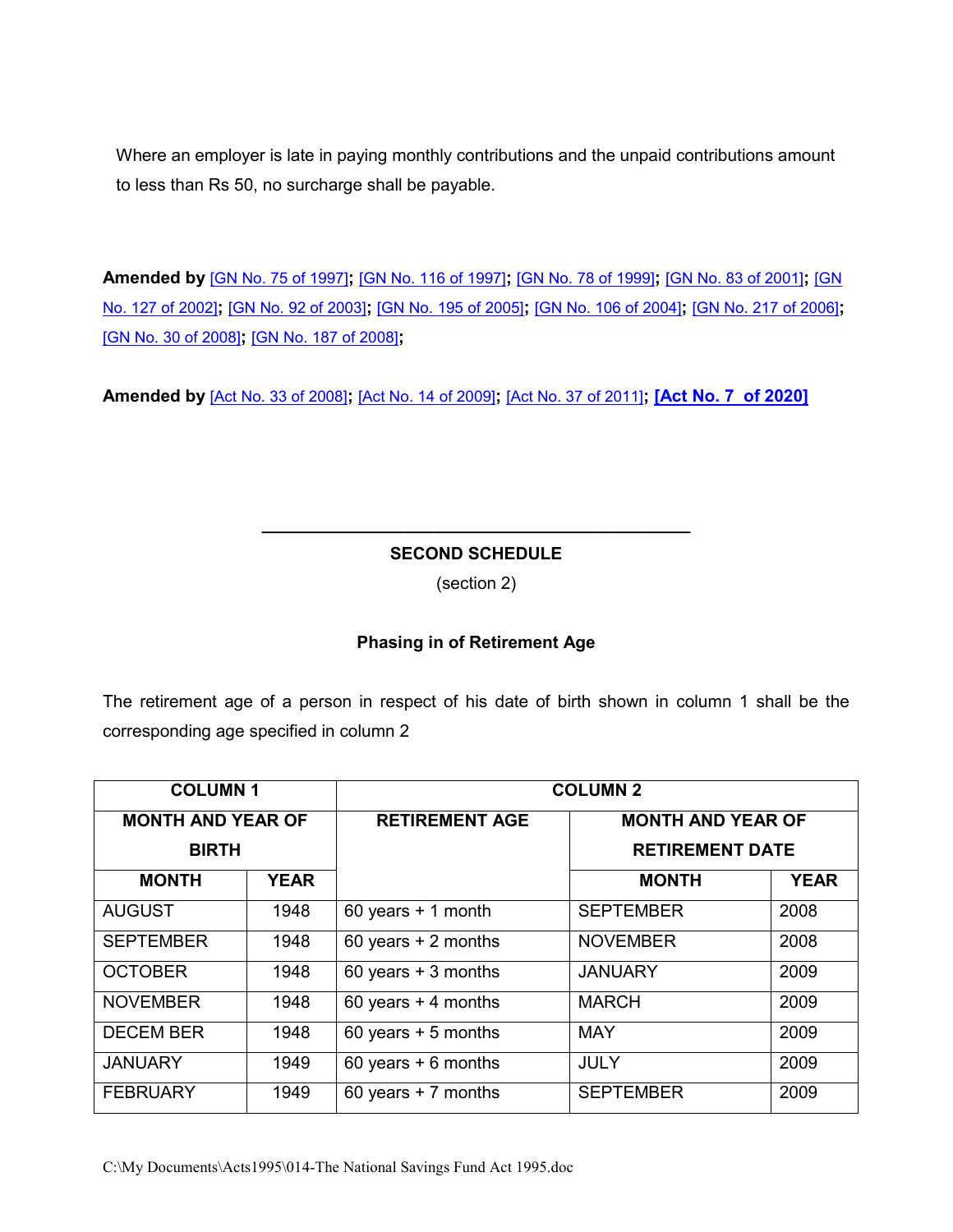| <b>MARCH</b>     | 1949 | 60 years $+ 8$ months  | <b>NOVEMBER</b>  | 2009 |
|------------------|------|------------------------|------------------|------|
| <b>APRIL</b>     | 1949 | 60 years $+9$ months   | <b>JANUARY</b>   | 2010 |
| <b>MAY</b>       | 1949 | 60 years $+$ 10 months | <b>MARCH</b>     | 2010 |
| <b>JUNE</b>      | 1949 | 60 years $+$ 11 months | <b>MAY</b>       | 2010 |
| <b>JULY</b>      | 1949 | 61 years               | <b>JULY</b>      | 2010 |
| <b>AUGUST</b>    | 1949 | 61 years $+$ 1 month   | <b>SEPTEMBER</b> | 2010 |
| <b>SEPTEMBER</b> | 1949 | 61 years $+ 2$ months  | <b>NOVEMBER</b>  | 2010 |
| <b>OCTOBER</b>   | 1949 | 61 years $+3$ months   | <b>JANUARY</b>   | 2011 |
| <b>NOVEMBER</b>  | 1949 | 61 years $+$ 4 months  | <b>MARCH</b>     | 2011 |
| <b>DECEMBER</b>  | 1949 | 61 years $+5$ months   | <b>MAY</b>       | 2011 |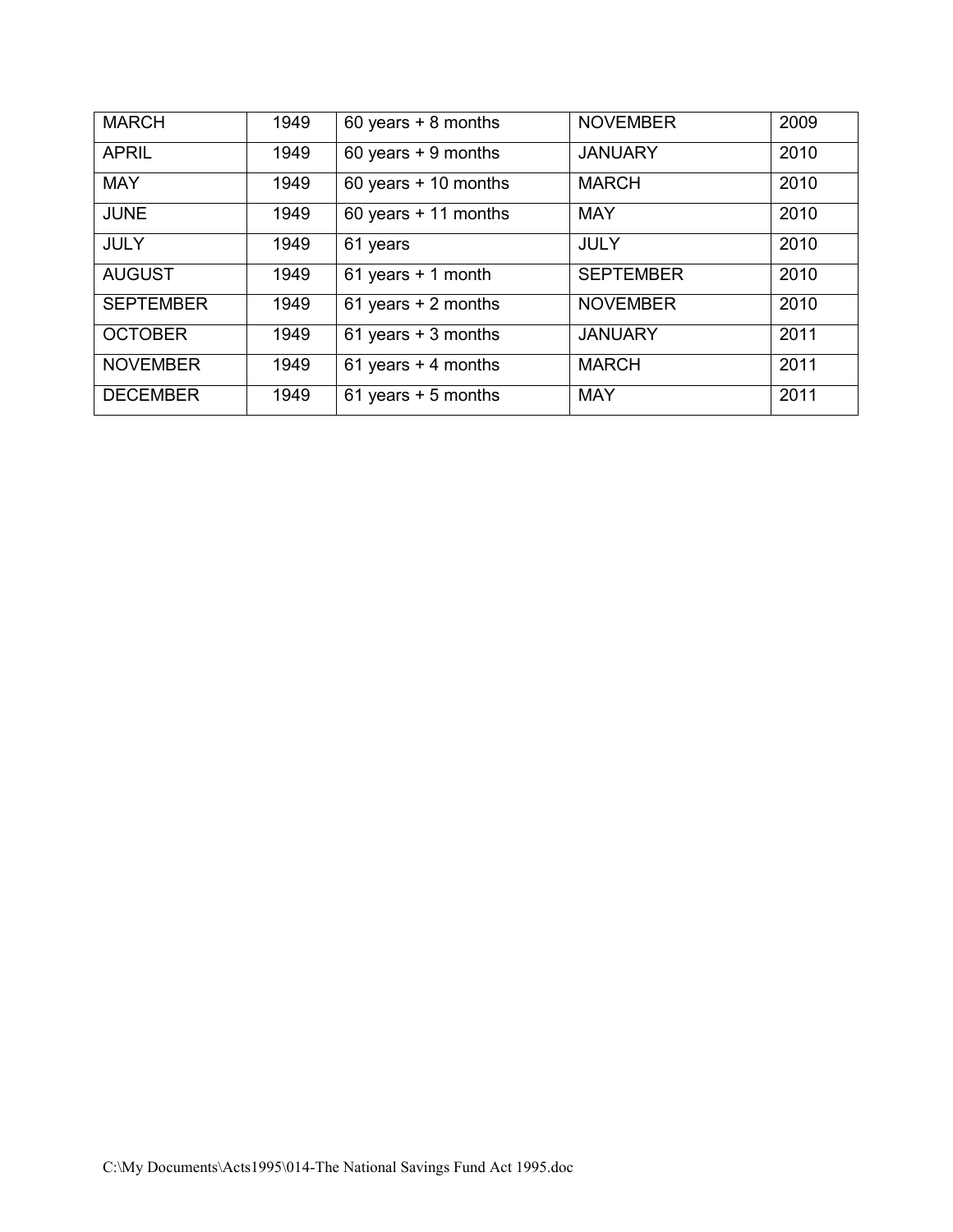| <b>COLUMN1</b>           |      | <b>COLUMN 2</b>                     |                          |      |  |
|--------------------------|------|-------------------------------------|--------------------------|------|--|
| <b>MONTH AND YEAR OF</b> |      | <b>RETIREMENT AGE</b>               | <b>MONTH AND YEAR OF</b> |      |  |
| <b>BIRTH</b>             |      |                                     | <b>RETIREMENT DATE</b>   |      |  |
| <b>JANUARY</b>           | 1950 | 61 years + 6 months                 | <b>JULY</b>              | 2011 |  |
| <b>FEBRUARY</b>          | 1950 | 61 years + 7 months                 | <b>SEPTEMBER</b>         | 2011 |  |
| <b>MARCH</b>             | 1950 | 61 years + 8 months                 | <b>NOVEMBER</b>          | 2011 |  |
| <b>APRIL</b>             | 1950 | 61 years + 9 months                 | <b>JANUARY</b>           | 2012 |  |
| <b>MAY</b>               | 1950 | $61$ years + 10 months              | <b>MARCH</b>             | 2012 |  |
| <b>JUNE</b>              | 1950 | 61 years + 11 months                | <b>MAY</b>               | 2012 |  |
| <b>JULY</b>              | 1950 | 62 years                            | <b>JULY</b>              | 2012 |  |
| <b>AUGUST</b>            | 1950 | 62 years + 1 month                  | <b>SEPTEMBER</b>         | 2012 |  |
| <b>SEPTEMBER</b>         | 1950 | $\overline{62}$ years + 2 months    | <b>NOVEMBER</b>          | 2012 |  |
| <b>OCTOBER</b>           | 1950 | $62$ years + 3 months               | <b>JANUARY</b>           | 2013 |  |
| <b>NOVEMBER</b>          | 1950 | $62$ years + 4 months               | <b>MARCH</b>             | 2013 |  |
| <b>DECEMBER</b>          | 1950 | 62 years + 5 months                 | <b>MAY</b>               | 2013 |  |
| <b>JANUARY</b>           | 1951 | 62 years + 6 months                 | <b>JULY</b>              | 2013 |  |
| <b>FEBRUARY</b>          | 1951 | 62 years + 7 months                 | <b>SEPTEMBER</b>         | 2013 |  |
| <b>MARCH</b>             | 1951 | 62 years + 8 months                 | <b>NOVEMBER</b>          | 2013 |  |
| <b>APRIL</b>             | 1951 | 62 years + 9 months                 | <b>JANUARY</b>           | 2014 |  |
| <b>MAY</b>               | 1951 | 62 years + 10 months                | <b>MARCH</b>             | 2014 |  |
| <b>JUNE</b>              | 1951 | 62 years + 11 months                | <b>MAY</b>               | 2014 |  |
| <b>JULY</b>              | 1951 | 63 years                            | <b>JULY</b>              | 2014 |  |
| <b>AUGUST</b>            | 1951 | 63 years + 1 month                  | <b>SEPTEMBER</b>         | 2014 |  |
| <b>SEPTEMBER</b>         | 1951 | 63 years + 2 months                 | <b>NOVEMBER</b>          | 2014 |  |
| <b>OCTOBER</b>           | 1951 | 63 years + 3 months                 | <b>JANUARY</b>           | 2015 |  |
| <b>NOVEMBER</b>          | 1951 | 63 years + 4 months<br><b>MARCH</b> |                          | 2015 |  |
| <b>DECEMBER</b>          | 1951 | 63 years + 5 months                 | <b>MAY</b>               | 2015 |  |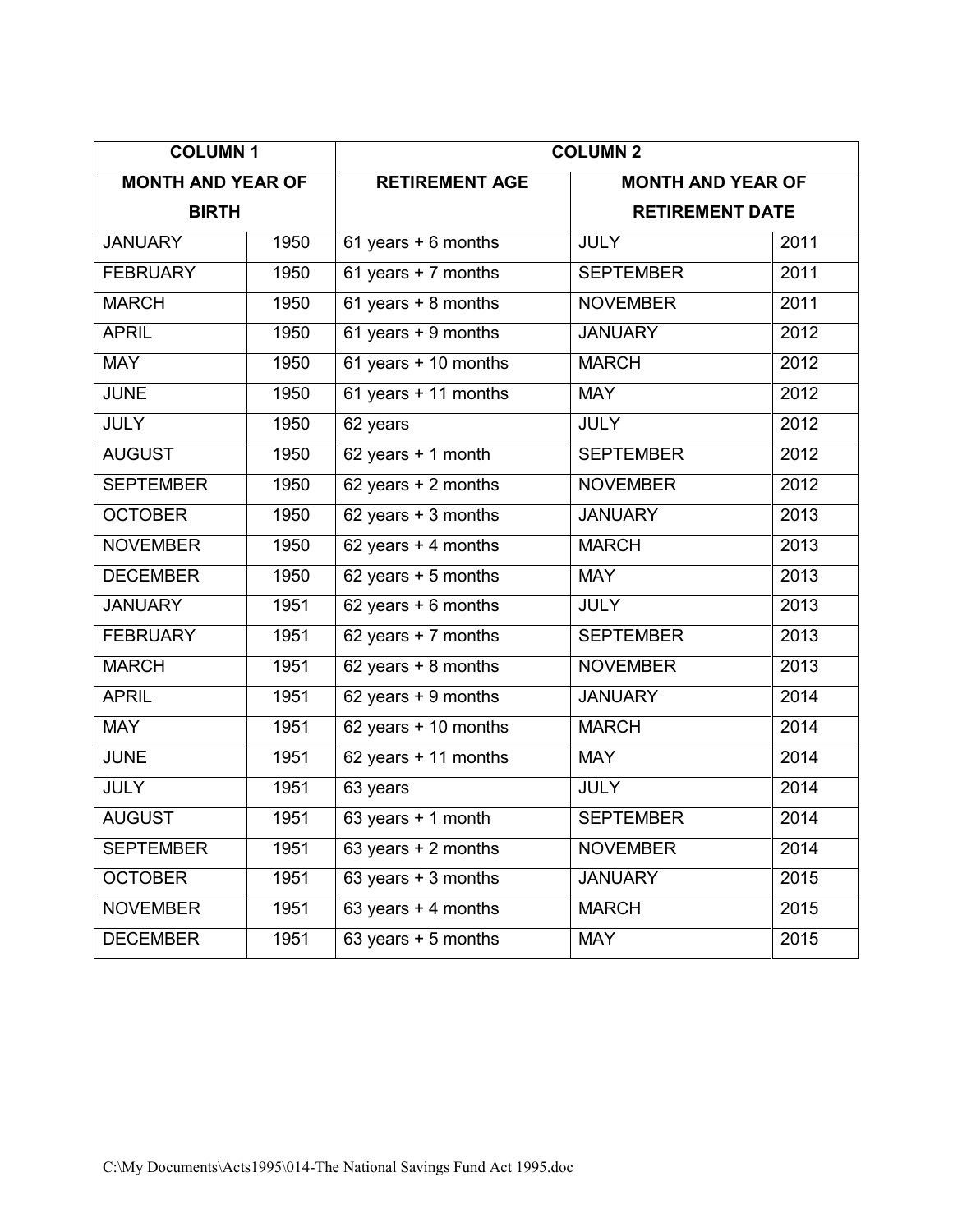| <b>COLUMN1</b>           |      | <b>COLUMN 2</b>                       |                          |      |  |
|--------------------------|------|---------------------------------------|--------------------------|------|--|
| <b>MONTH AND YEAR OF</b> |      | <b>RETIREMENT AGE</b>                 | <b>MONTH AND YEAR OF</b> |      |  |
| <b>BIRTH</b>             |      |                                       | <b>RETIREMENT DATE</b>   |      |  |
| <b>JANUARY</b>           | 1952 | 63 years + 6 months                   | <b>JULY</b>              | 2015 |  |
| <b>FEBRUARY</b>          | 1952 | 63 years + 7 months                   | <b>SEPTEMBER</b>         | 2015 |  |
| <b>MARCH</b>             | 1952 | 63 years + 8 months                   | <b>NOVEMBER</b>          | 2015 |  |
| <b>APRIL</b>             | 1952 | 63 years + 9 months                   | <b>JANUARY</b>           | 2016 |  |
| <b>MAY</b>               | 1952 | 63 years + 10 months                  | <b>MARCH</b>             | 2016 |  |
| <b>JUNE</b>              | 1952 | 63 years + 11 months                  | <b>MAY</b>               | 2016 |  |
| <b>JULY</b>              | 1952 | 64 years                              | <b>JULY</b>              | 2016 |  |
| <b>AUGUST</b>            | 1952 | 64 years + 1 month                    | <b>SEPTEMBER</b>         | 2016 |  |
| <b>SEPTEMBER</b>         | 1952 | 64 years + 2 months                   | <b>NOVEMBER</b>          | 2016 |  |
| <b>OCTOBER</b>           | 1952 | 64 years + 3 months                   | <b>JANUARY</b>           | 2017 |  |
| <b>NOVEMBER</b>          | 1952 | 64 years + 4 months                   | <b>MARCH</b>             | 2017 |  |
| <b>DECEMBER</b>          | 1953 | $64$ years + 5 months                 | <b>MAY</b>               | 2017 |  |
| <b>JANUARY</b>           | 1953 | 64 years + 6 months                   | <b>JULY</b>              | 2017 |  |
| <b>FEBRUARY</b>          | 1953 | 64 years + 7 months                   | <b>SEPTEMBER</b>         | 2017 |  |
| <b>MARCH</b>             | 1953 | $64 \text{ years} + 8 \text{ months}$ | <b>NOVEMBER</b>          | 2017 |  |
| <b>APRIL</b>             | 1953 | 64 years + 9 months                   | <b>JANUARY</b>           | 2018 |  |
| <b>MAY</b>               | 1953 | 64 years + 10 months                  | <b>MARCH</b>             | 2018 |  |
| <b>JUNE</b>              | 1953 | 64 years + 11 months                  | <b>MAY</b>               | 2018 |  |
| <b>JULY</b>              | 1953 | 65 years                              | <b>JULY</b>              | 2018 |  |
| AUGUST 1953 and after    |      | On reaching 65 years                  |                          |      |  |

**Added by** [\[Act No. 18 of 2008\]](https://supremecourt.govmu.org/get-doc-link/Act_No._18_of_2008)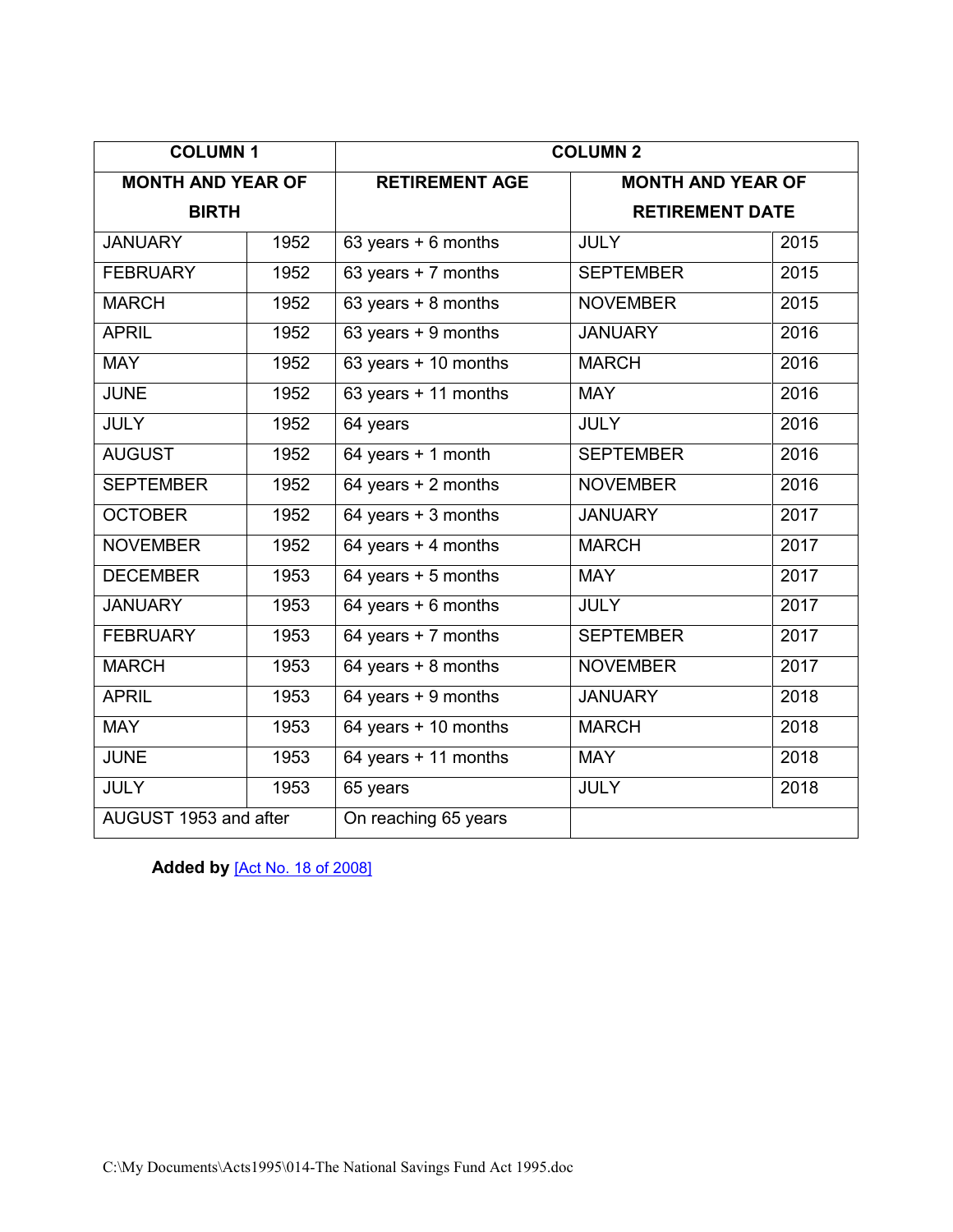## **THIRD SCHEDULE**

[Sections 5B and 5D]

## **FINANCING OF TRANSITION UNEMPLOYMENT BENEFIT**

- 1. Subject to paragraph 2, the Transition Unemployment Benefit shall be financed from
	- (a) the one per cent contribution of the worker in the National Savings Fund account of the worker and any interest accrued thereon, to the extent of 50 per cent of the Transition Unemployment Benefit; and
	- (b) the Workfare Programme Fund to the extent of 50 per cent of the Transition Unemployment Benefit.
- 2. **Repealed by** [\[Act No. 7 of 2020\]](https://supremecourt.govmu.org/get-doc-link/Act_No._7_of_2020)
- 3. Where the total amount under paragraph 1(a) is not sufficient, any deficiency shall be met from the Workfare Programme Fund.

**Amended by** [\[Act No. 33 of 2008\]](https://supremecourt.govmu.org/get-doc-link/Act_No._33_of_2008)**;** [\[Act No. 14 of 2009\]](https://supremecourt.govmu.org/get-doc-link/Act_No._14_of_2009)**;** [\[Act No. 7 of 2020\]](https://supremecourt.govmu.org/get-doc-link/Act_No._7_of_2020)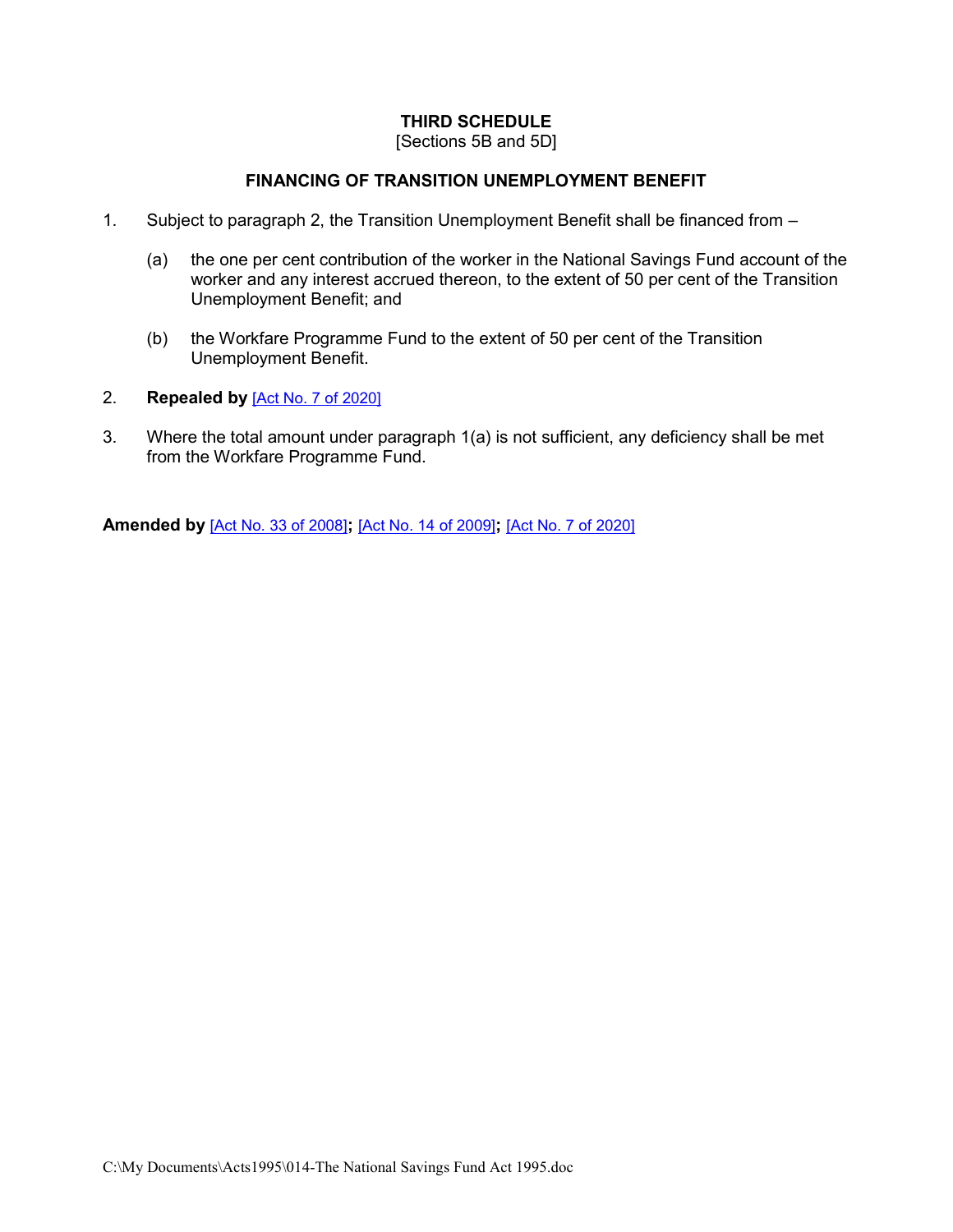## **FOURTH SCHEDULE**

## **[Section 5C]**

# **PART I – TRANSITION UNEMPLOYMENT BENEFIT FOR PERIOD STARTING ON 1 APRIL 2020 AND ENDING ON 31 MARCH 2021**

| <b>Period</b>                       | after | termination                 |                             | of   Rate of benefit per month |
|-------------------------------------|-------|-----------------------------|-----------------------------|--------------------------------|
|                                     |       | employment or registration  | with                        |                                |
| supervising officer                 |       |                             |                             |                                |
| First 6 months                      |       |                             | 90% of basic wage or salary |                                |
| From 7th month to end of 12th month |       | 60% of basic wage or salary |                             |                                |

# **PART II – TRANSITION UNEMPLOYMENT BENEFIT FOR ANY PERIOD OTHER THAN PERIOD SPECIFIED IN PART I**

| <b>Period</b><br>after<br>termination | of   Rate of benefit per month      |
|---------------------------------------|-------------------------------------|
| employment or<br>registration<br>with |                                     |
| supervising officer                   |                                     |
| First 3 months                        | 90% of basic wage or salary         |
| From 4th month to end of 6th month    | 60% of basic wage or salary         |
| From 7th month to end of 12th month   | 30% of basic wage or salary but not |
|                                       | less than 3,000 rupees              |

In this Schedule –

"basic wage or salary" means –

(a) where the pay period is a month, the basic wage or salary payable for the complete month immediately preceding the month in respect of which the entitlement arises; or